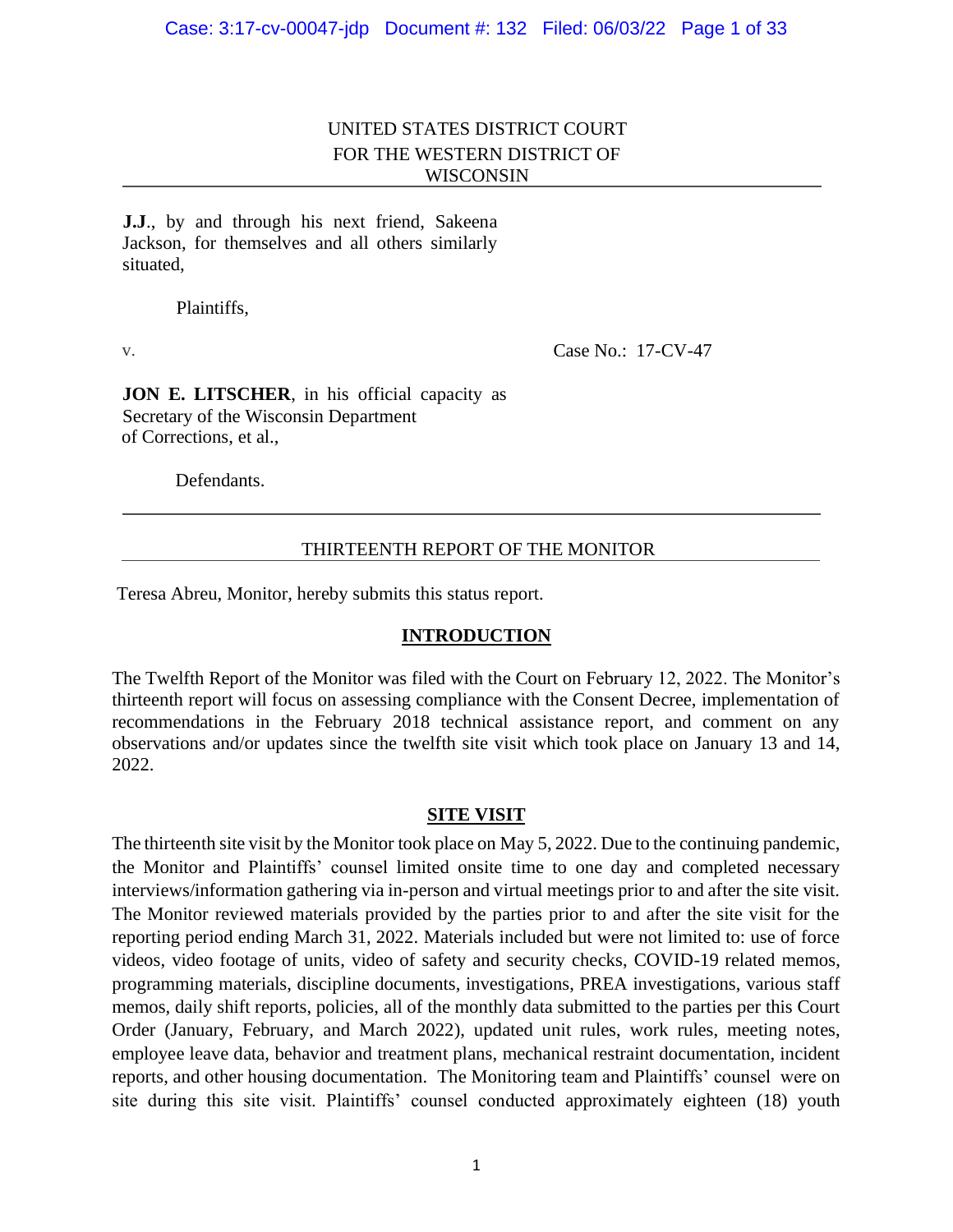interviews virtually before and during the site visit. The Monitor toured LHS/CLS and interviewed youth and staff. The Monitor had the opportunity to talk to many of youth and staff present and available during the site visit. Approximately forty-one youth (41) youth and twenty-five (25) staff were interviewed by the Monitor during this site visit.

# **OVERALL QUALITY OF LIFE, CONDITIONS, AND ATMOSPHERE**

## Introduction

The total LHS/CLS population has steadily increased during this reporting period up to the high (60s) on average for this reporting period. At the time of the site visit, the population was in the low 70s. It is important to note that the population level is trending upward and has significantly increased over recent months. This appears to be a trend that will continue into the foreseeable future. While the population increase is a concern, the issue is compounded by the serious staffing situation of vacancies, turnover, various employee leaves, and overtime required to maintain sufficient staffing levels. The current staffing situation is having a profound negative impact on daily operations, requiring adjustments to the daily schedules to maintain effective staffing ratios for youth supervision. These adjustments have resulted in operational room confinement –that is, confining youth in their rooms not based on behavior but for operational reasons (in this case short staffing)- while attempting to reduce incidents of violence and maintain safety and security. Despite these challenges, leadership, and staff at LHS/CLS remain positive and committed to improving conditions of confinement for youth and staff. Although staff attitudes remain positive, youth attitudes were significantly negative. Complaints to the monitoring team and counsel significantly increased during this reporting period and site visit. There continues to be concern regarding programming, use of force, quality and quantity of education, and other issues, as well as a significant increase in youth concerns about confinement and associated restrictions.

All of the COVID-19 modifications (health screenings, intake process, and quarantine process) were still in place during this reporting period as last site visit except masks were not mandatory. There have been ten (10) youth COVID-19 cases and forty-nine (49) staff cases during this reporting period. This marks a substantial increase in staff positive cases from the last report and slight increase in youth positive cases. COVID-19 vaccinations continue to be offered to every youth and staff meeting the CDC guidelines. Defendants should reconsider requiring staff to wear masks should this increase continue.

#### Physical Plant Observations

The entrance, grounds, visitation, school, and many other areas were clean and orderly. Living units in general were not as clean and orderly as observed on previous site visits. Defendants completed renovating Douglass Living Unit during the last reporting period into a recreation space. The Unit looks amazing with many recreational activities available for youth. Staff and youth are enjoying the space. Defendants added materials and supplies to the kitchen for youth to engage in baking and cooking, photography, music, sewing, board games, air hockey, bags tournaments, basketball, popcorn, video games, Legos, cards and more. The youth told the Monitor how much they love the unit and would like to utilize the space more. Staffing challenges have made it more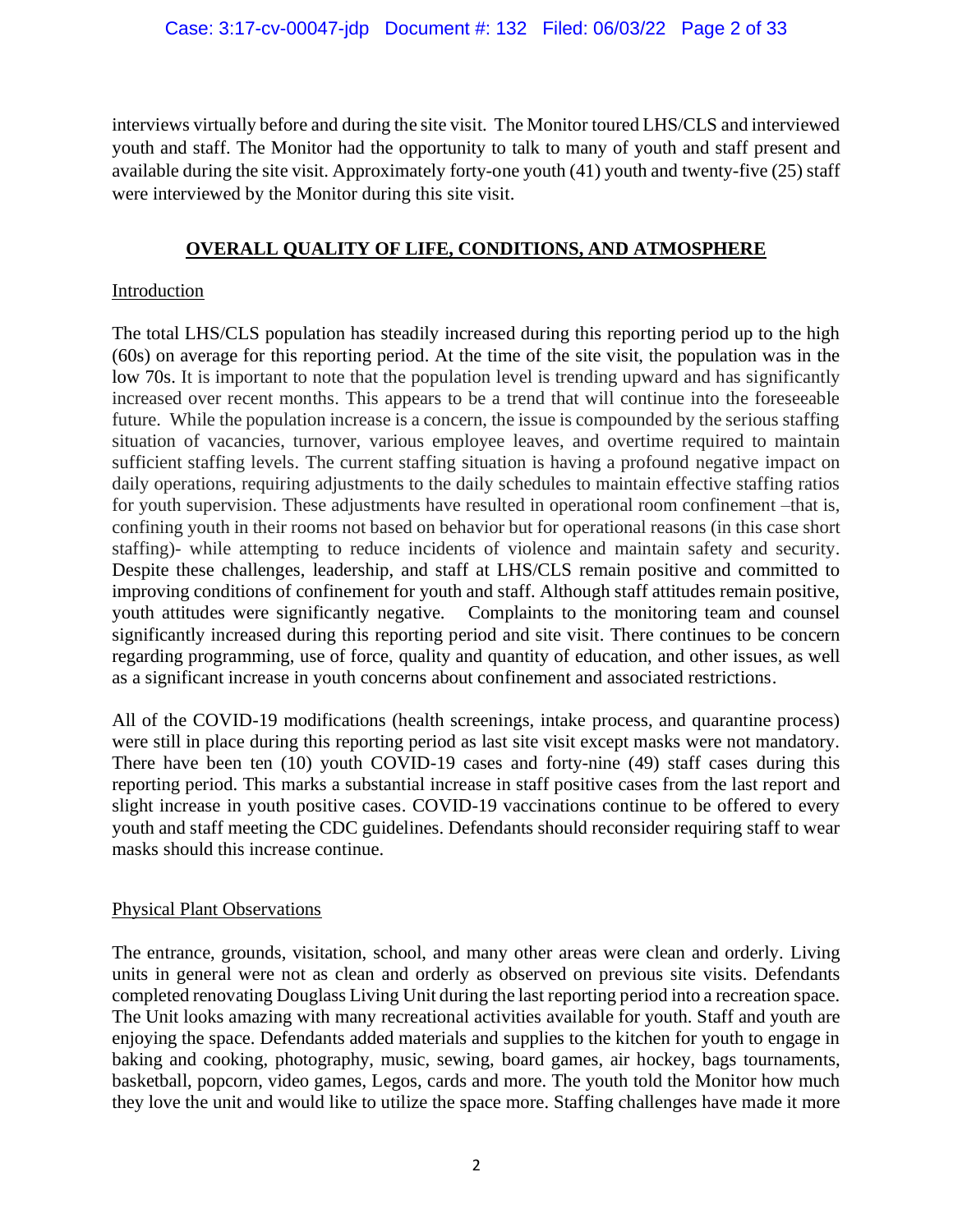difficulty to bring youth to the unit.

Defendants continue with the following physical plant improvements:

- Work began on an electrical upgrade for the greenhouse which allow the greenhouse to accommodate more youth programming and yield additional and varied projects, plants, and produce. Excavating services that require a complete thaw for digging continue this spring.
- An additional electrical upgrade to the welding room to facilitate more welding stations and better equipment for the welding program has occurred. Upgrading the electrical in the revamped welding shop, allows youth to train and practice their newly learned skills on newer, more modern welders. In addition to the general electrical upgrade, the lighting will also be enhanced in the updated space.
- Continued the installation of new windows and window frames in each of the twelve (12) living units by completing Rogers and Hughes. The new windows and frames include specialized glass that can withstand significant duress without failing. This extensive effort is expected to improve the environment and lighting as well as safety while reducing the need to regularly replace broken windows.
- Continued the lighting upgrade project throughout the facility by completing all units on grounds except Krueger and Black Elk by the end of March. The final two will be completed in April. This project has changed the lighting and feel of the youth rooms and dayrooms, as well as improved the visibility of emergency lighting. The project removes the aging lights and fixtures and replaces them with better, more efficient LED lighting.
- Continued implementing additional fixed cameras throughout the facility including both internal and external cameras by completing Addams, Hughes, Rogers, Miller, Wells, School and the Administration Building during the reporting period. In total, the project will result in the installation of over 100 new cameras increasing youth and staff safety and accountability throughout the facility.
- Enhanced the Music Arts Initiative by adding additional computer, software, and hardware components. In addition to the therapeutic benefits of music arts efforts, the recreation leaders who are facilitating the music program have begun focusing on youth writing and recording their own original music and several youths have submitted original works to the 2022 PbS Kid Got Talent Awards Contest.

The Defendants should be commended for their continuing commitment to improve the physical plant which improves the daily lives for staff and youth even during a very challenging time. The Monitor will continue to update the Court on physical plant improvements that increase the safety and quality of life for youth and staff.

# Education Observations

The physical appearance of the school areas and classrooms were beautiful as usual. Youth were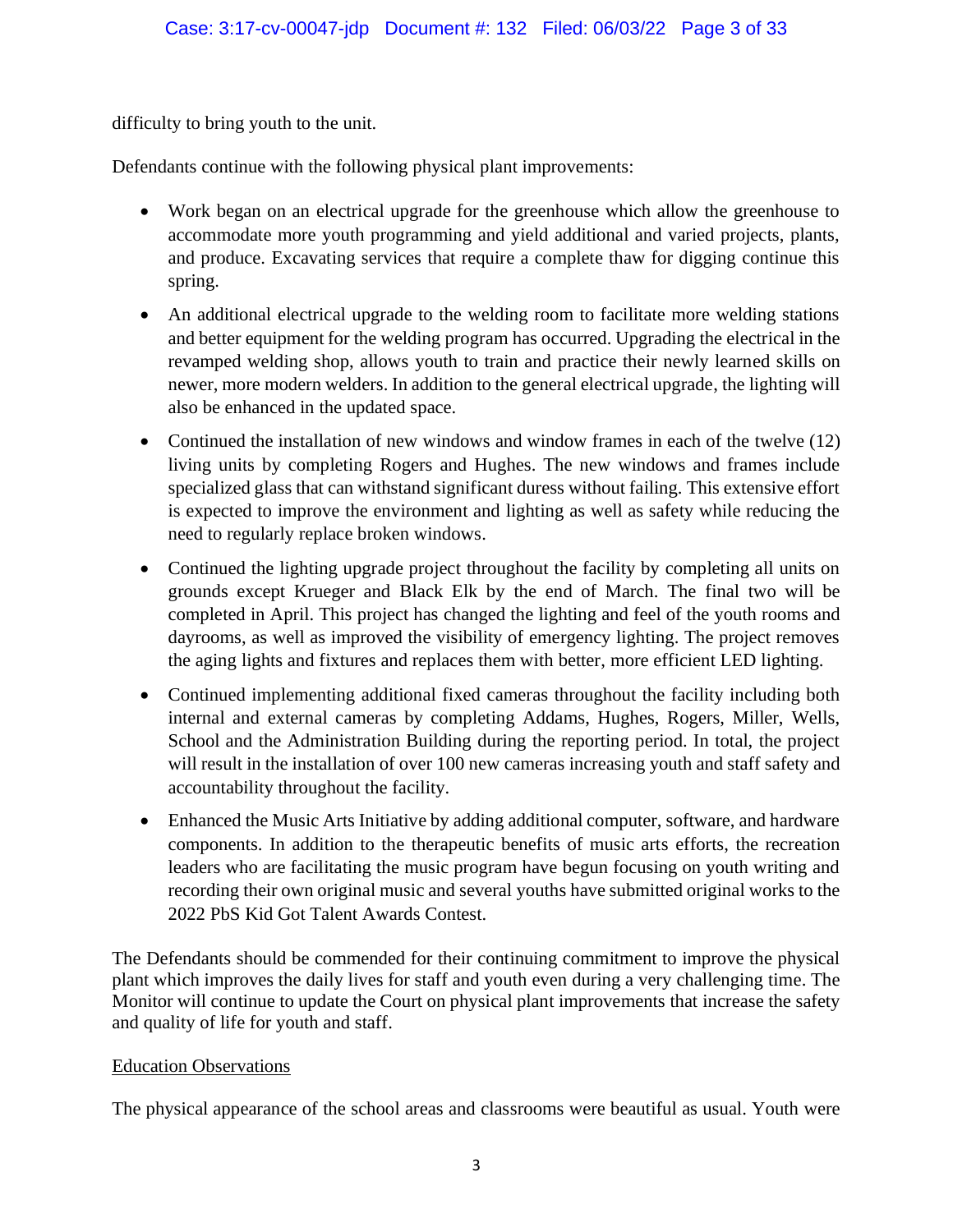observed in the classrooms actively participating in education.

Defendants engaged three consultants to evaluate the educational programming at LHS/CLS. The consultants are national experts and have been selected to evaluate key educational areas including:

- Operations
- Curriculum and Instruction
- Academic Assessments
- Special Education
- Human Capital
- Technology Integration
- Transition

Evaluation work commenced on November 30, 2021, and the team spent three (3) full days on site. A final report is expected in June. The Monitor looks forward to receiving the final educational report and will update the Court in the next Monitor's report.

The Monitor recommended in previous reports that the girls' classrooms should be painted a brighter color and have more of a classroom feel. The CLS youth picked the colors for the classrooms and the Defendants have painted the rooms. Furniture, décor, etc. have been added and the classrooms are in full use. The Youth really like the newly decorated space and even mentioned they would like to use it more.

Any youth in COVID-19 quarantine and high-risk youth on levels 1 and 2 of the Skills Development Program ("SDP") (CLS and LHS) continue to have education in the units and not at the school. The Monitor continues to recommend that the frequency of music, art, and recreation needs to increase. The quality of the music program is second to none and all youth would benefit from the program not just during the school day but on weekends when there is the most idle time. The Monitor is happy to report that three LHS youth graduated in January. The Monitor looks forward to progress made with the new educational leadership and consultants.

#### Living Unit Observations

The Monitor visited each cottage that youth were housed in during the site visit. Overall, the units and youth rooms were significantly less clean as the last visit except the Rogers unit. The behavior management program should be used for youth to earn points and incentives for keeping the units clean and for keeping their rooms clean with beds made. Youth were also more frustrated, vocal, and angry than the last site visit. During the last few site visits, youth did not request to speak to Plaintiffs' counsel but during this site, many youths (approximately 14) asked to speak to counsel. Many of the youth concerns dealt with increases in confinement, and with conditions in confinement that the youth perceived as unwarranted.

Typically, the Monitor reports that there are more than adequate staffing levels on each of the living units. This is the first time the Monitor reports that there are inadequate staffing levels on the living units, which presents very significant problems for youth and staff. The unit populations ranged from six (6) (CLS' units) to twenty-one (21) (LHS) youth which creates significantly higher staffing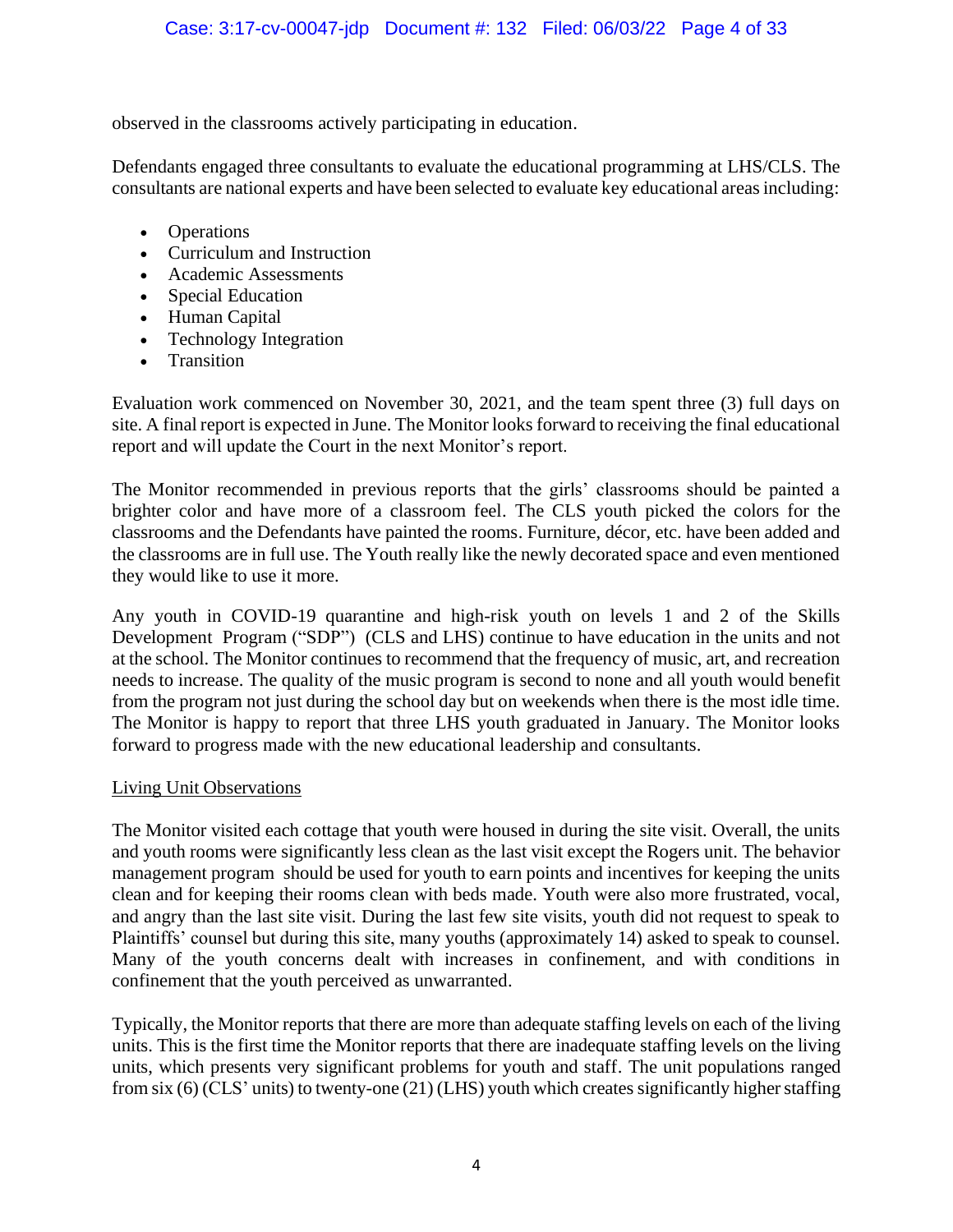ratios. Defendants are trying to have supervisory staff, mental health and other staff regularly come to the units to increase staff presence. This is becoming increasingly difficult as the population continues to increase, and staffing numbers continue to decrease. Staff were engaged with youth during this site visit. Staff attitudes were more positive than the Monitor expected considering the day-to-day challenges they face currently. The Monitor reviewed video during the reporting period to view day room activities, staff placement and staff engagement. There were many instances in which staff were engaged with youth and positioned at or near tables and areas with youth, which mirrored what was observed during this site visit. The body language and tone were positive from staff but not from most youth. All the youth that the Monitor interacted with were respectful and willingly communicated with the monitoring team but had many complaints. There were not too many positive comments made to the monitoring team or plaintiffs' counsel during this site visit. The Monitoring team had an opportunity to talk to most of the youth present in the day rooms. There were more youth in their rooms (self-directed or operationally confined due to staffing issues) than the last site visit.

During this site visit, the girls were housed in the Wells and King Units. There were thirteen (13) youth total in CLS. The King unit was used for general population and quarantine, while Wells housed youth in the behavior intervention protocol. There were two staff members on each unit (although one staff is not typically assigned to the unit). Neither unit was clean. Unit day rooms and floors were dirty, beds were not made, storage room cluttered and messy, and mopping needed to be done on both units. The youth rooms on CLS were quite messy which is not typical of CLS youth. Some of the girls were in school and visiting with Foster Grandparents, two girls were in dayroom (new intakes), and three (3) youth were in their rooms. The girls on King (in quarantine) were very chatty and seemed happy. They were eager to get off of quarantine so that they can interact with the other girls and participate in programming. The Monitor was told that after the site visit, the youth were able to be placed in general population.

With respect to the boys' cottages, Addams and Curtis were empty units during this site visit. The boys were housed on Krueger, Rogers, Black Elk, Hughes, Miller, and Roosevelt. As previously mentioned, the Douglass unit is the new recreation unit. None of the units had adequate direct-care staffing (although Defendants attempted to supplement with other classifications of staff). Youth were in school, on telephones, watching television, engaging with PSU staff, preparing for DBT, cleaning, outside for recreation, or sitting in day room conversing with other youth (excluding youth who were in their rooms and/or in the high-risk unit programming).

In previous reports, the Monitor discussed the "Hughes Program." The "Hughes Program" was implemented on March 30, 2021 and was considered the "High Risk" Unit. The Program is now the Skills Development Program ("SDP"). The program continues to be housed in the Krueger unit. For the purposes of this report, the unit will be referred to as SDP. The SDP is modified programming for youth who have engaged in physically aggressive behavior, have presented a danger to others, and/or exhibited behavior that caused a major disruption to the facility. Youth housed on SDP unit have a "Supplemental Youth Plan" created by PSU in order to specifically address their behavior. Youth placed in this program are evaluated by a multi-disciplinary team in conjunction with their weekly Growth Team. The Superintendent (or designee) have to approve placement onto this unit. Prior to this site visit, the unit remained open, and youth were out of their rooms 8 A.M .to 8 P.M. like other units. However, due to the increase in population and limited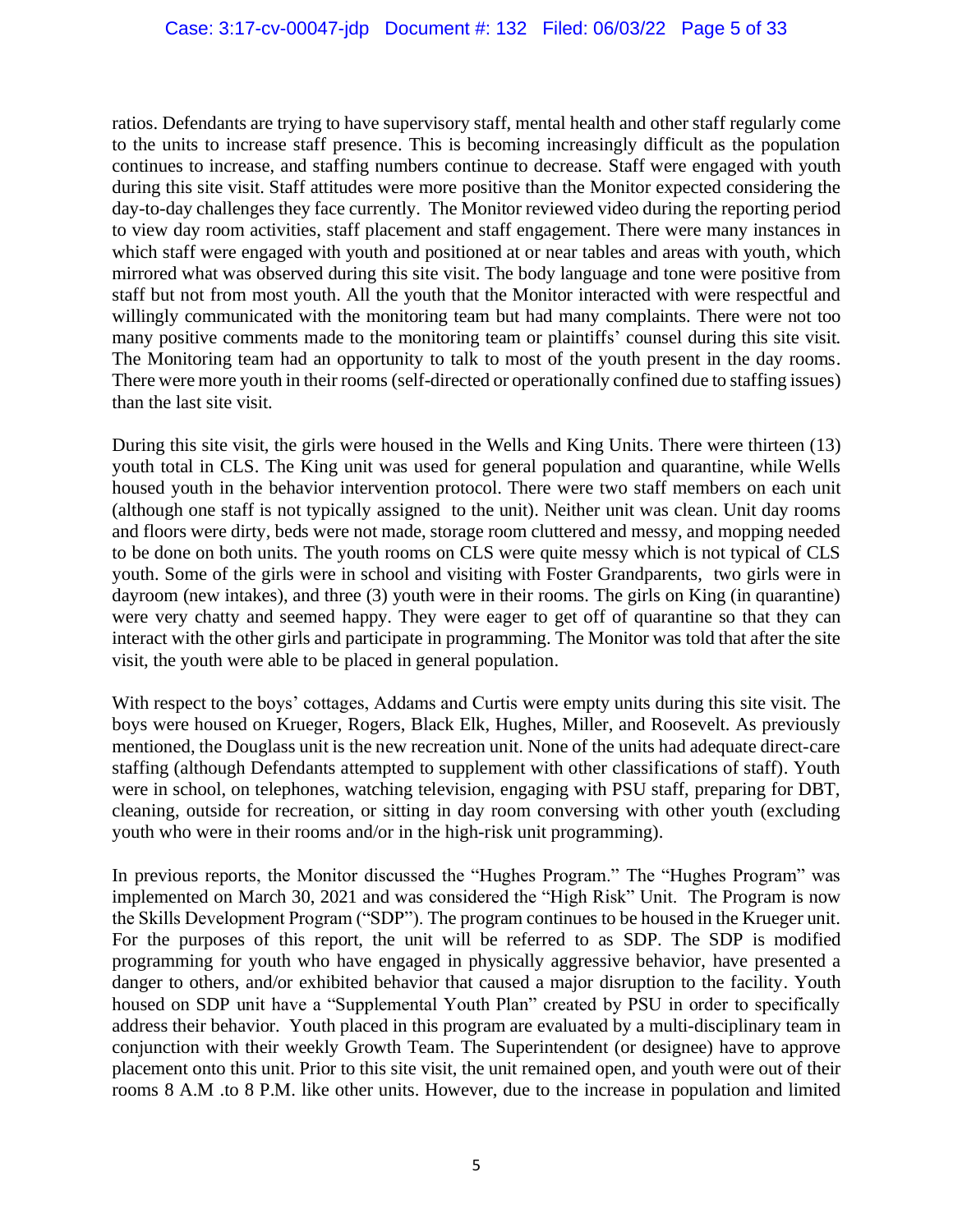staff on the Krueger unit (and others) youth are being "operationally confined" and split into three groups so that some youth can be outside/day room and others confined to their room. This means that youth are spending more time in their rooms which will have negative consequences overall. Although youth were not being operationally confined until April (not during this reporting period) it is important to discuss the impact since the next report will not be completed until August 2022. Defendants need to consider options for youth who are confined to their rooms due to staffing issues as it is not of their doing. Defendants should consider allowing tablets, electronics, and other personal items as they will be confined to their rooms for more time that in the past. Defendants are working on a plan to have all youth out of their rooms for the 30 hours per week as required by this Court Order.

The pilot of the Behavior Intervention Protocol (BIP) started in Krueger Skills Development Program (SDP) on February 14, 2022. This protocol is a DBT mechanism for addressing highlevel life threatening and therapy destroying behaviors. Behaviors that will result in a youth's placement on the protocol will include physical assault, sexual assault, orchestrating violence against another person, destruction of property that poses a reasonable risk to self or others, running around the facility for longer than five minutes that requires a movement freeze. The intervention plan for youth is outlined in the eight (8) steps below and is designed to provide the intensive mental health services that our youth need in order to safely return to general population following a significant behavioral incident/issue.

# **The Behavior Intervention Protocol consists of eight steps**:

- 1. **Safety is Established.** Often this step will be completed when a youth is on AC, but there may be situations where the BIP is used when AC is not appropriate.
- **2. Youth Programming moves to a 1 on 1 structure.** Youth will be required to participate in all of their responsibilities (*i.e.* school and skills group*)* but these activities may occur in an alternate location. Youth will not be eligible for *privilege* activities during this time*.* This one-on-one structure continues while the youth is on the BIP.
- **3. Youth is encouraged to re-commit to safe and skillful behavior.** This step may often align with a youth's removal from AC.
- **4. Behavior Chain Analysis of the problem behavior is completed.** A youth can start working on this at any time and will be provided a BIP packet with skill-based resources when they are placed on AC. Youth will complete and review the BCA with the PSU or SYC assigned to the SDP, other staff may also assist.
- **5. Skills are identified for use in future situations.**
- **6. Youth demonstrates or begins to learn skills.** SYCs and PSU, along with other staff, will be working with youth during this time to role play, provide skill practice, and work through hypothetical situations with the youth.
- **7. Youth makes effort to repair damage done.** i.e.: apology letters, extra duties, cleaning up messes made, etc.
- **8. Youth returns to standard milieu/unit operations and privileges.** Upon completion of the BIP requirements, the youth will be returned to the regular unit structure. Their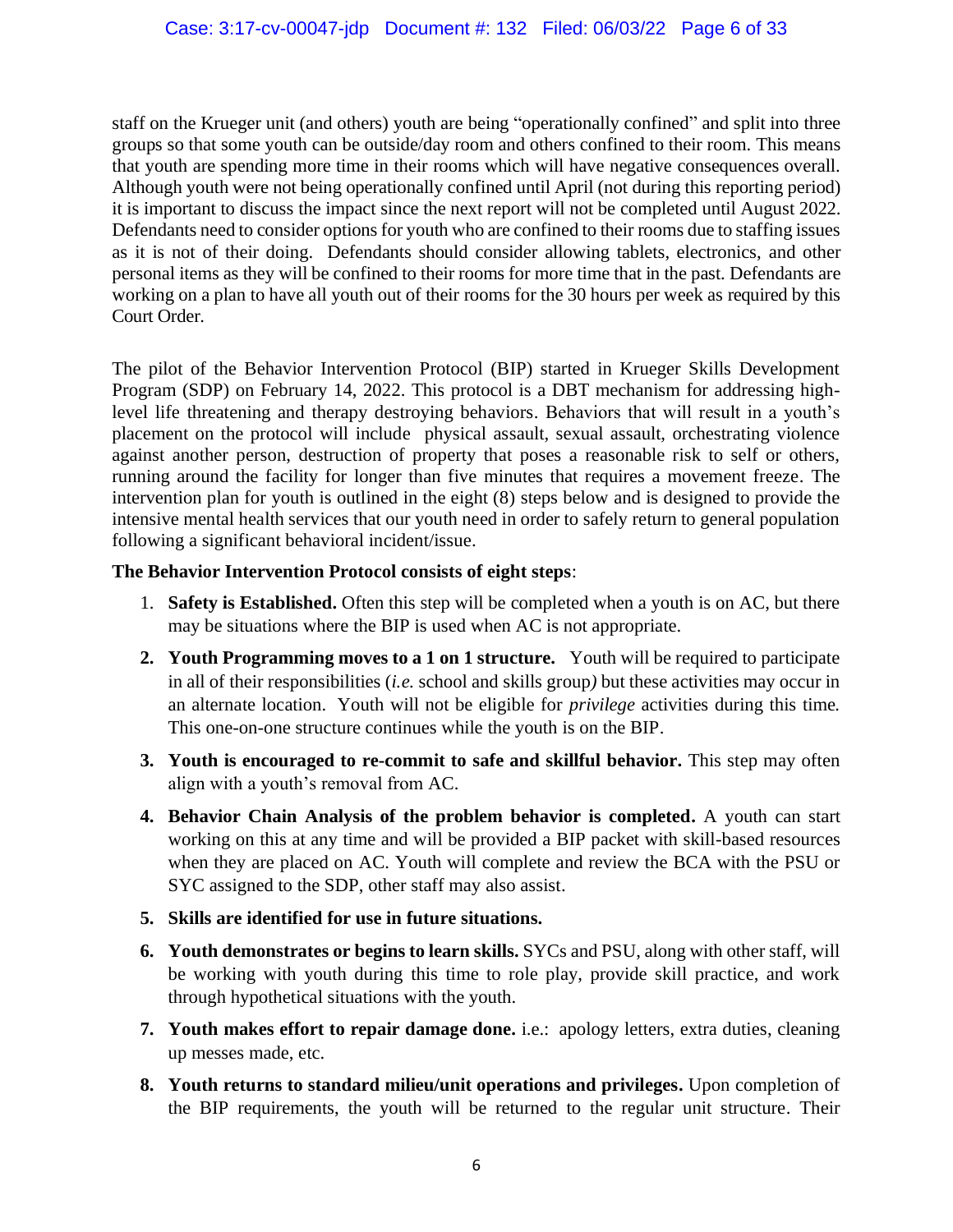privileges will be restored, and they will receive back their property items. The Growth Team will convene as soon as reasonably possible to ensure that all requirements have been met and will remove the youth from PAUSE at this time.

The protocol also requires that youth participate in all of their responsibilities which includes education and group. Although educational alternative materials across core subjects of English Language Arts, Science, Social Studies, and Math have been provided to youth, there needs to be more engagement while on BIP. Defendants have made program changes after discussions with the Monitor, but a deeper analysis needs to continue and other tweaks to the program especially while youth are being operationally confined. Educational consultants spent considerable time on the unit and will make recommendations to education while youth are in this program.

The BIP pilot committee also met with DBT consultant Dr. Chapin on March 30, 2022, to discuss other general observations and opportunities to make adjustments that may maximize support during the pilot. The detailed BIP data has been intended to guide discussion and communication around program and process improvements. For example, the BIP committee discussed the opportunity to utilize the PAUSE structure with Growth Team follow-up versus BIP pending the context of the behaviors and the needed intervention strategies. The process has also been updated to ensure that the individual BIP packets are saved electronically to offer providers context in developing intervention strategies to help the youth troubleshoot, identify skill practice opportunities, successfully return to regular programming structure, and resume progress through the System of Care. The Monitor continues to work with the team on suggested adjustments to the program. Many youths have complained to plaintiffs' counsel about the BIP, including that they are isolated from other youth while on BIP and unable to have any gross motor activity. Youth stated to Plaintiffs' Counsel that they are completely prohibited from interacting with other youth at all; that they are either in their rooms or confined in a classroom with at most one staff member; and do not get exercise or meals with other youth. They also stated that they are not getting any education beyond tablets and cannot leave the unit for anything but HSU/PSU.

In general, youth attitudes were not positive during the last site visit. Based on conversations with youth, they seem very confused on what PAUSE is, how to "get out of BIP," out of the Krueger or Wells programs and feel they are being group punished by being confined more frequently and for longer periods (which could be how they are viewing operational confinement). It is important Defendants continually review the program and explain all of the steps so that youth have a clearer understanding of what their program status is currently. Youth are frustrated, confused as to what is going on with their programming, and complained about staff and how they are treated. Staff attitudes however were positive despite negative youth attitudes. The Monitor continues to stress the need for more structured and meaningful activities as youth idleness remains a significant concern, particularly on weekends and while staff availability is limited. Defendants are making progress (detailed more below) but still have work to do. While Defendants are having to operationally confine, there needs to be additional resources available to youth and more in-room activities to engage youth while they are in their room.

During previous site visits, the Monitor has repeatedly and continually recommended creating and implementing a daily schedule to help with youth boredom and create opportunity for structured activities. Youth daily schedules, organized by living units across A and B week rotations, have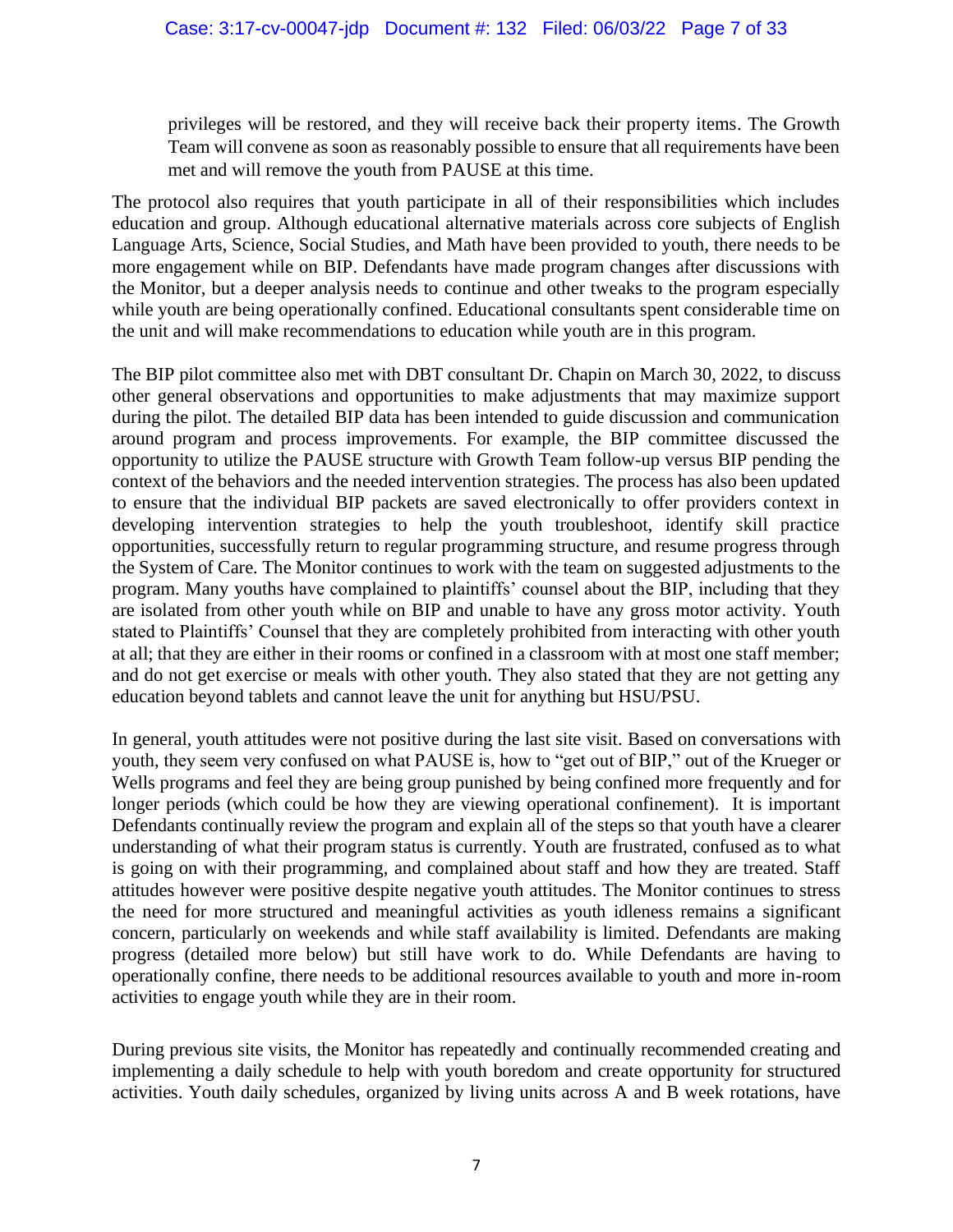been created and implemented. Evening activities led by recreation staff began on January 10, 2022, and the full day 8A.M. to 8P.M. weekday and weekend schedule was implemented on March 14, 2022. It incorporates the school schedule and afternoon/evening and weekend activities facilitated by Youth Engagement Program (YEP) staff. In addition, Health Services Unit and Psychological Services Unit continue to be supportive of engaging youth in specialized programing which includes health group (LHS) and body image group (CLS). The YEP team includes recreation leaders of the Music Art Initiative (MAI), facilitators of creative arts, cooking, and strategy/skill-based games, on-site Chaplin providing Spiritual Services, ITW Coordinator providing cultural programming, and youth counselors providing physical recreation. In addition to regular team meetings, the YEP team has convened twice with leadership and CQI programming staff to share ideas, questions, and creative ideas since the start of YEP in 2022. The team affirms a shared goal to engage youth in positive youth development activities which collectively may produce a safer, healthier environment for the well-being of all youth and staff.

Continuous Quality Improvement (CQI) programming staff have been actively engaged in supporting the development of the weekday and weekend full-day schedules as well as the development of communication tools to provide oversight infused into regular program operations. The shift report has been updated to include the schedule across living units and the A/B weekly rotations. Communication with SYCs has assisted in engaging their support as well as the development of unit specific schedules and a YEP staff absence calendar to share when unit staff will need to plan for staff directed activities. A YEP Tracker has been implemented to track missed assignments across units, as well as excused absences. CQI staff provide a secondary layer of review to share with the Treatment Program Director. Although operational confinement did not occur until April (which is outside of this reporting period), it is important to note that the staffing challenges and increased population make it difficult to adhere to the weekly scheduled programming and to provide the necessary staff oversight to engage youth in a meaningful way. The Monitor will continue to work with Defendants on creative options for these challenges in order to ensure Defendants can continue to improve the behavior management system, improve the rewards and incentives, and develop engaging programming that will have a positive impact on the overall behavior and atmosphere.

# Youth Interviews

Approximately forty-one (41) youth were interviewed during the site visit (formally and informally) by the Monitoring team and approximately eighteen (18) youth were interviewed prior and during the site visit by Plaintiffs' counsel. There were many requests to talk to Plaintiffs' counsel while the Monitor was onsite talking with youth, and counsel followed up on these requests during the site visit and after.

In the previous site visits, youth did not have many complaints that they expressed to the Monitor. During this site visit, many youth complained about being confined frequently and even if they had not misbehaved, being denied personal property such as hygiene products and electronics, the food, staff calling them names, using racial and derogatory statements, being bored, group punishment, issues with Zoom calls, staff taking away their points for no reason, staff allowing youth to fight and not stepping in, being bored, and the facility not being as clean. During the last site visit, youth had good things to say such as feeling safe, having some good staff that engage with them, and liking the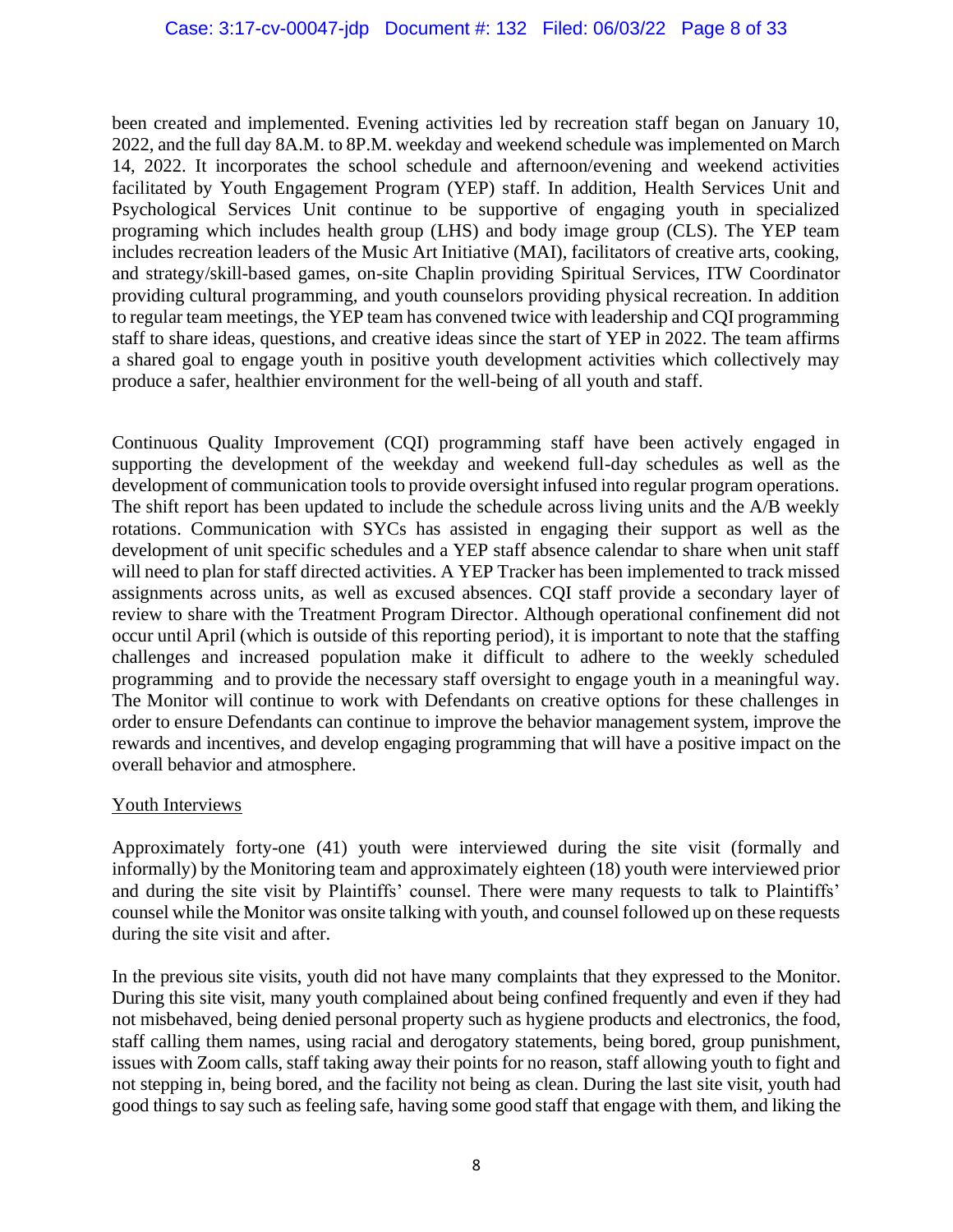recreation unit and music program. In contrast, youth did not make one positive comment during the interviews during this site visit. This is a big concern for the Monitor as youth attitudes have not been this negative in years. It was also noted that the attitudes of youth towards staff seem to have worsened with an increase in overall disrespect. This seems to come from increased operational room confinement, the continued lack of a robust incentives and rewards system, and staff's interaction with youth.

Youth did complain to Plaintiffs' counsel prior to and during the site visit (during this reporting period) about how to progress through the levels of programming in Krueger and Wells, BIP, "modified programming," being confined a lot, not feeling safe, not getting adequate or meaningful education, staff being too aggressive in uses of force, staff saying negative and derogatory comments, lack of confidentiality when youth tell staff information, inadequate recreation, and inappropriate searches, The Monitor reviewed several use of force videos/mechanical restraint usage and the use of force/restraints observed were appropriate.

The Monitor continues to encourage staff to engage youth and have more meaningful/structured programming and activities. It is clear that when staff engage with youth, youth respond positively. The Monitor has witnessed numerous occasions where staff are actively engaged with youth and these opportunities build positive and respectful relationships that help reduce incidents of violence and promote a more therapeutic and trusting environment. This is also evident in that when we see staffing shortages and less opportunity for staff engagement with youth and more confinement, we also see increased complaints and increased behavior incidents. The Defendants need to continue to focus on gender and culturally competent programming. However, first Defendants need to continue developing a plan to safety manage LHS/CLS during this challenging time.

On April 8, 2022, the Governor signed legislation that called for roughly \$42 million to build a new Type 1 juvenile correctional facility in Milwaukee County. This is a step towards the planned closure of Copper Lake and Lincoln Hills schools. Several more steps in the process remain, including some that will require significant preparation and/or approvals from other state and local agencies. While the signing of the legislation represents a step forward, the completion of a new Type 1 facility and the subsequent closure of CLS/LHS will still take considerable time. As previously mentioned, moving youth closer to locations where needed, culturally and gender competent programs and services are more widely available, and where family visits can be more easily accessible, will have a positive impact on youth and will allow for a larger pool of applicants to fill critical roles.

# **Staffing**

For the first time, the Monitor observed firsthand the lack of available staff at LHS/CLS. LHS/CLS is in a staffing crisis. Staffing shortages have increased over this reporting period at LHS/CLS and across DOC. DJC knows that its staff are the best assets towards making the programs and initiatives underway in the schools and living units a success, and importantly, that staffing shortages increase the burden on those who work to maintain a safe and healthy environment for youth and staff. Defendants are working diligently to try to attract and retain staff for these critical roles.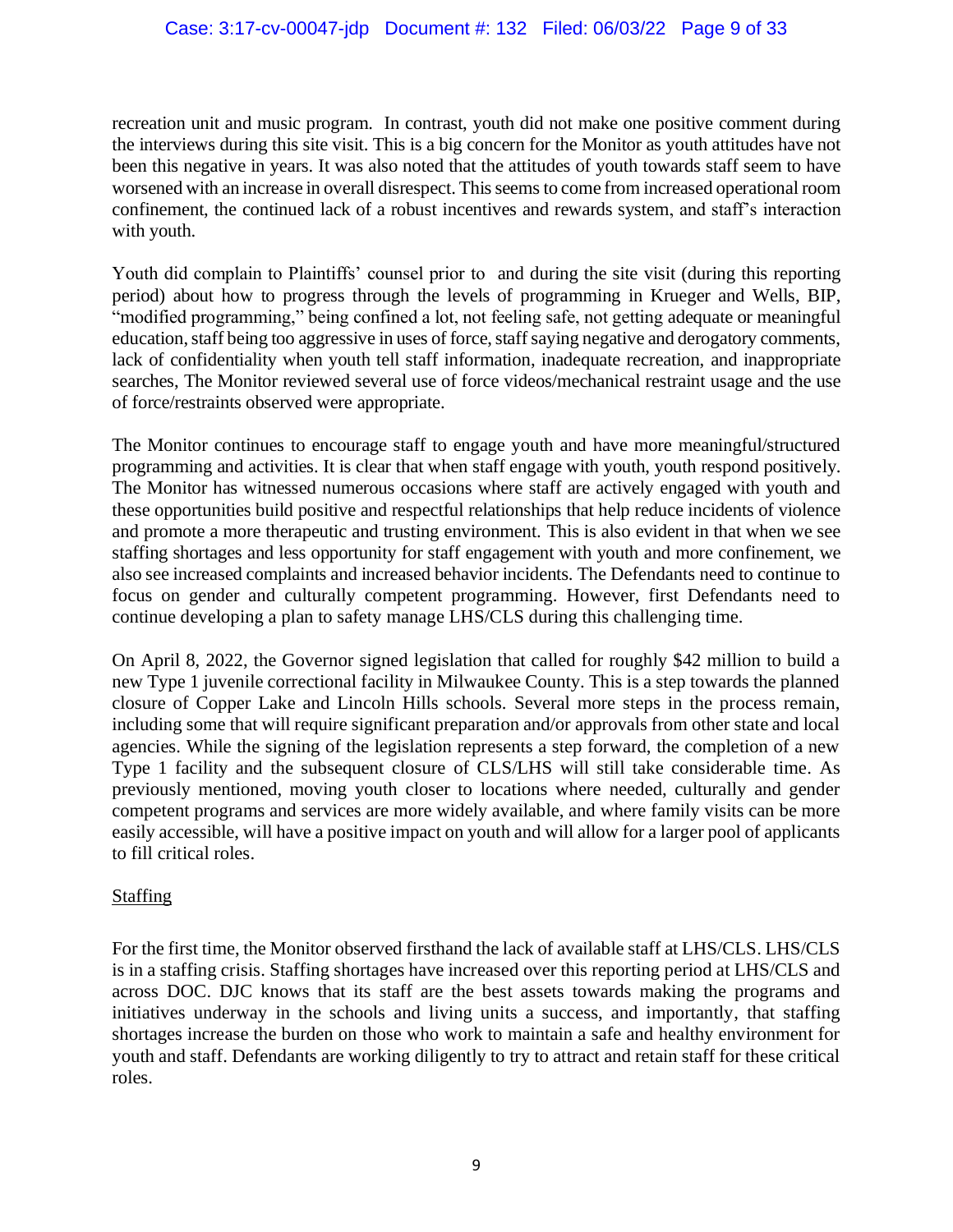Direct-care staffing vacancy percentage has increased slightly from the last reporting period (*see below*). There are 311 total positions ("FTEs") at LHS/CLS. Approximately 138 of these positions are "direct-care" staff (Youth Counselor/Youth Counselor Advanced ("YC/YCA"). The teacher vacancy rate is the same than last reporting period (11 vacancies), or 48% of positions. There is still a high number of social worker vacancies at 67%. This is a critical role that should be made a recruiting priority. The Monitor encourages continuing to recruit teachers despite the reduced population and challenges with COVID-19. Recruiting is still a challenge due to the location of the facility, overall teacher shortages, relatively low compensation, location of LHS/CLS, uncertainty as to when/if LHS/CLS will close, and the year-round school calendar and thus, hiring needs to continue. Even with the added incentives, there is a still difficulty in hiring many classifications of staff.

| <b>Position</b>            | <b>September 30, 2021</b> | December 31, 2021    | Vacancy Rate % as of Vacancy Rate % as of Vacancy Rate % as of<br><b>March 31, 2022</b> |
|----------------------------|---------------------------|----------------------|-----------------------------------------------------------------------------------------|
| Youth<br>Counselor         | 30\% (41 out of 115)      | 41\% (44 out of 108) | 41\% (44 out of 108)                                                                    |
| Youth<br>Counselor<br>Adv. | 19% (7 out of 37.5)       | 17 % (5 out of 30)   | 20% (6 out of 30)                                                                       |
| Teacher                    | 40% (10 out of 25)        | 48% (11 out of 23)   | 48% (11 out of 23)                                                                      |
| Social Worker              | 57\% (8 out of 14)        | 67\% (8 out of 12)   | 67\% (8 out of 12)                                                                      |

During the reporting period (January-March) staffing was challenging but not insurmountable, However, beginning in April as the youth population increased, staff shortages (much due to various employee leaves) increased. Defendants are going to have to consider some non-traditional staffing options in order safely maintain the facility. This will most certainly include operational adjustments that limit the number of youths out at any given time to ensure proper staffing ratios, thus increasing operational room confinement. Youth do not understand the different types of confinements. From the youths' perspective, it does not matter whether or not it is operational – they are being confined to their rooms for long periods of time, even when they have not misbehaved. This will make youth more upset/oppositional. The Monitor will continue to work with Defendants on this and other issues.

In light of the high vacancy rates in security positions, and number of supervisory staff that are being required to fill in for vacant non-supervisory posts or required to take additional supervisory shifts due to vacancies, the DJC, with the approval of the Office of the Secretary, are authorizing overtime for employees in positions classified as Supervising Officer 1 or 2, or Supervising Youth Counselor 1 or 2, to be paid at time and one-half (1.5x) under the following conditions:

• The supervisor is working additional hours for shift coverage in the following DAI or DJC positions: Supervising Officer 1, Supervision officer 2, Officer, Sergeant, Supervising YC 1, Supervision YC 2, Youth Counselor, Youth Counselor – Adv. Additional hours for non-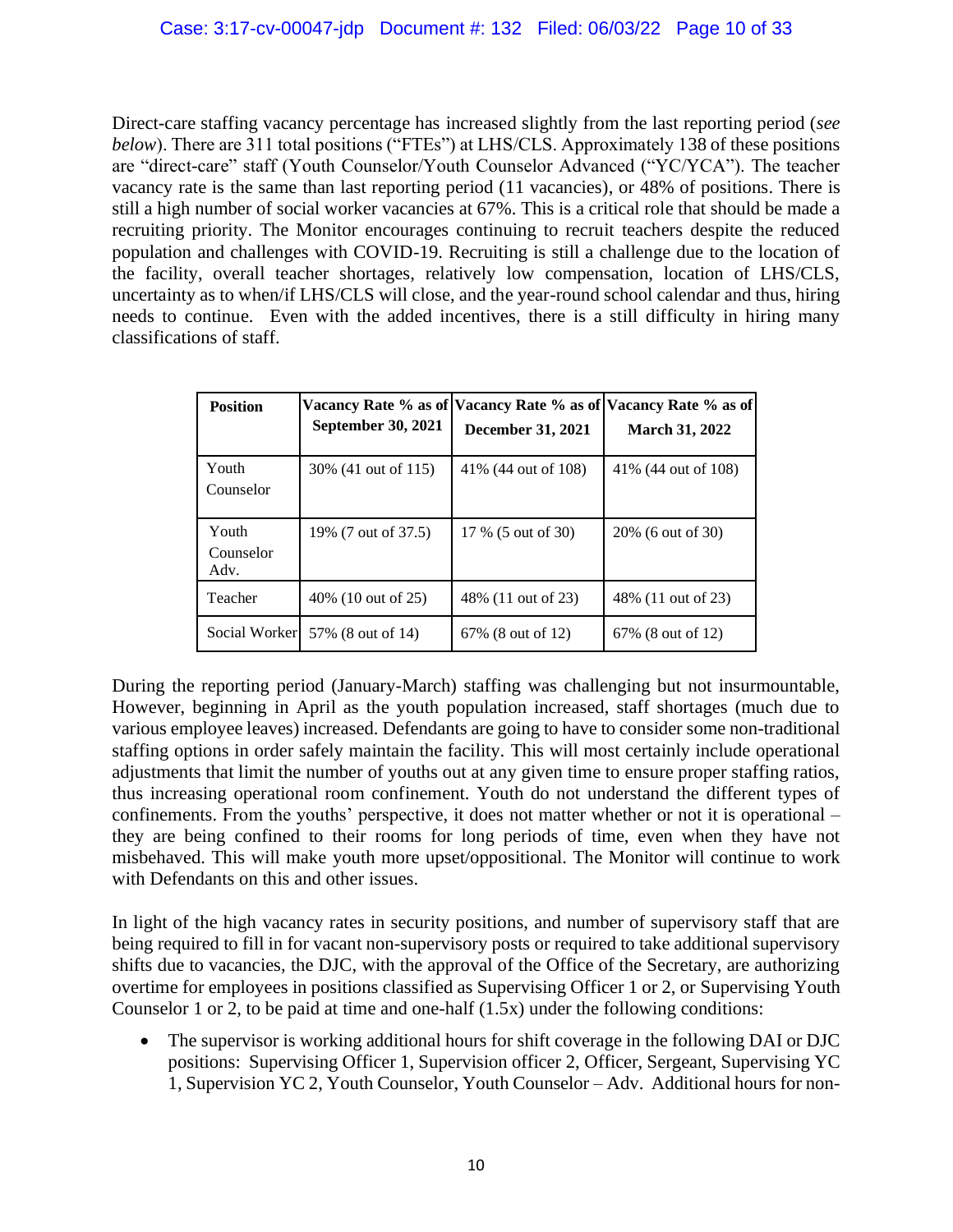shift coverage purposes (i.e., pre-shift, writing reports, etc.), will continue to be paid at the straight time rate.

- The supervisor worked more than 40 hours in the week and the extra hours that qualify at the 1.5x meet the first bullet point above.
- Subordinate staff are being required to work overtime due to vacancies and are receiving time and a half for over 40 hours worked.

The Human Resources Department at CLS/LHS, along with provisions approved in the state compensation plan, have worked in combination to introduce new policies, strategies, and initiatives intended to drive both recruitment and retention.

The Human Resource Department has been actively attending three job fairs during the reporting period: one general recruitment fair, one geared toward healthcare, and one aimed at mental health professionals. Staff are scheduled to attend an additional six area job fairs in April and May. Finally, walk-in interviews at local job centers will be available. Walk-in interviews were held prior to COVID and are returning as local ordinances and mandates allow.

On January 2, 2022, a \$2.00 per hour add-on that was approved as part of the 2021-2023 state compensation plan for safety staff at CLS/LHS went into effect for youth counselors and youth counselors advanced. On March 11, 2022, DOC/DJC announced to all staff that the Governor had approved a \$3.00 per hour add-on for security staff at 24/7 facilities including Correctional Officers and Sergeants, Youth Counselors and Youth Counselors-Advanced, Supervising Officer and Supervising Youth Counselor classes, and Corrections Program Supervisors. In addition, Corrections Program Supervisors and Supervising Youth Counselors 1 & 2 received parity pay in the amount of \$0.90-an-hour.

In February 2022 DOC/DJC began to offer a \$1,500 referral bonus to current employees working at 24/7 correctional facilities who refer candidates for hire. In developing this Referral Bonus Program, DOC/DJC focused on classifications that have been determined to have a higher vacancy rate, or retention or recruitment difficulties. The new hire needs to be hired into one of the following classifications:

- Advanced Practice Nurse Prescriber
- Nurse Clinician 2/2-Weekend, NC 3/3-Weekend, NC 4
- Licensed Practical Nurse
- Nursing Assistant
- Nursing Supervisor
- Psychological Associate
- Psychologist Licensed
- Psychologist Supervisor
- Treatment Specialist 1 & 2
- Social Worker Corrections & Senior
- Teacher
- Youth Counselor/Youth Counselor Adv.
- Correctional Officer
- Correctional Sergeant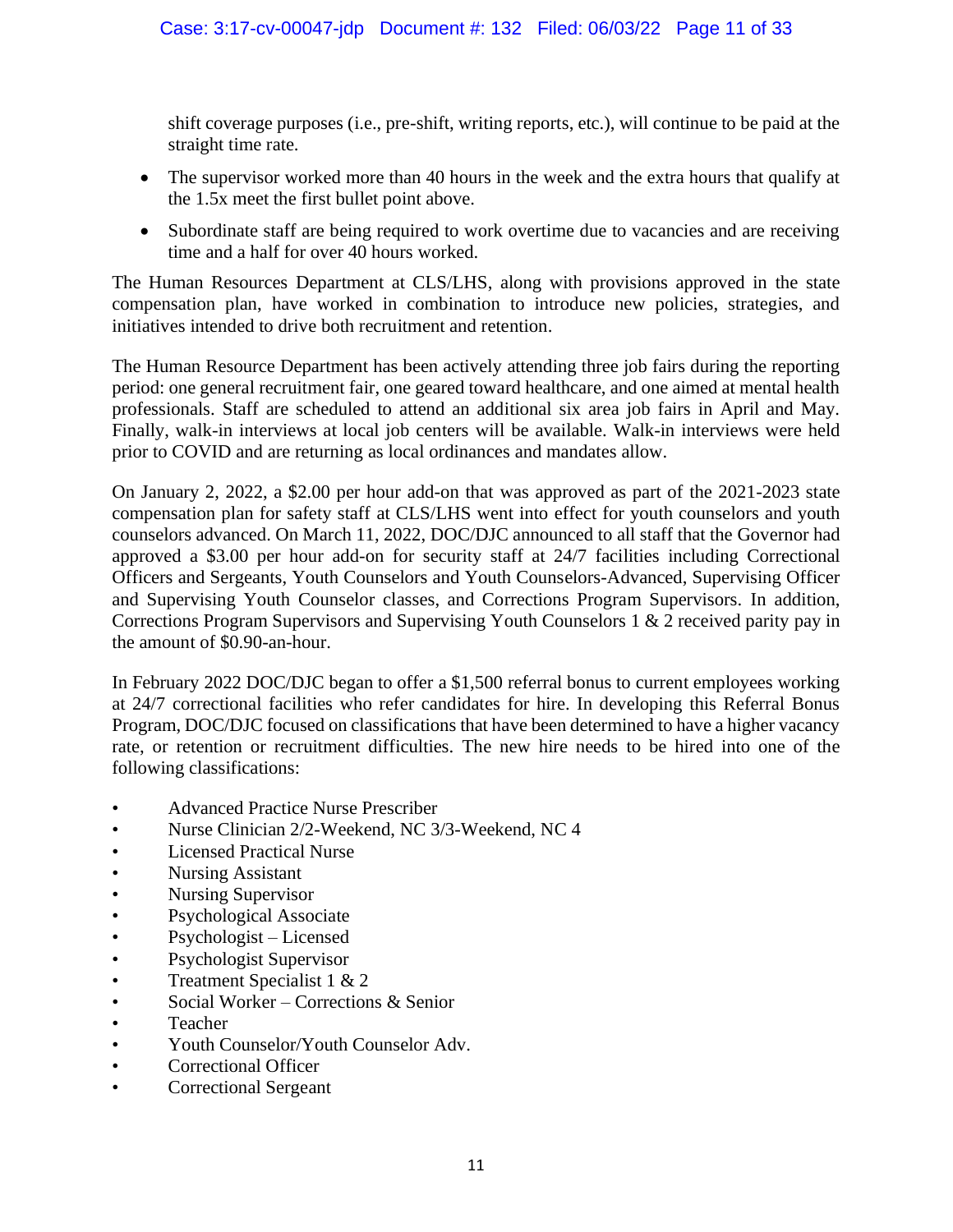In addition to the referral bonus opportunity, a \$2,000 sign-on bonus is currently being offered to eligible employees who meet the requirements after being hired into the following classifications: Teacher, Social Worker & Social Worker Senior, Treatment Specialist 1 & 2. Recruitment efforts mentioned above led to three (3) teachers and (2) treatment specialists in the month of April. Defendants are making these significant changes in order to help with staffing shortages, but these efforts are not solving this ongoing problem.

Key Positions hired during this reporting period (January-March) are as follows:

- Recreation Leaders (2)
- Corrections Program Supervisors (1)
- Psychology Associate

• The Defendants continue to struggle to hire licensed/certified social workers. The DOC has recently raised the minimum pay for social workers; however, this has not increased the applicant pool. Many social service agencies have moved towards hiring case managers that do not require a state certification/license. LHS/CLS is moving in this direction due to their inability to recruit and retain social workers. Moving forward, Defendants will be hiring several Treatment Specialists. The goal is to have two Treatment Specialists 2's and/or Social Workers assigned to every living unit. These individuals will be responsible for all case management needs and services for the youth in their units and will also facilitate all Dialectical Behavioral Therapy Skills Groups for the youth on their units. Defendants are also starting the process to hire Treatment Specialist 1's that will work mid-shift, evening, and weekend hours. They will be responsible for leading groups with the youth in the evenings, completing daily Diary Cards with youth, in alignment with DBT, and will be involved in helping with BIP's.

The Monitoring team spoke to over twenty-five (25) staff. Staff morale seemed good overall despite the obvious shortages at the time of the site visit. A review of video over the reporting period showed staff regularly engaging with youth. Several staff were extremely friendly and engaged and stated that they liked their jobs. Most staff seemed to feel as if the overall atmosphere was improving, but that they continue to have no control or adequate consequences for youth behaviors. Staff feel that the behavior management program is not working and lack incentives and consequences to promote positive behaviors. The Monitor had the opportunity to talk to several mental health staff and they were very knowledgeable about the various programming and knew the youth and expressed how much they liked working with the youth. It was very nice to see such optimism from the staff. The continued implementation of DBT and other best practices will improve safety for staff and youth.

Defendants continue to work on increasing staff morale but still have much more work to do. This is even more critical during a time where there is not enough staff and staff are getting mandated regularly. Defendants have done the following to increase staff morale during this reporting period:

(1) Defendants have developed the CLS/LHS Critical Incident Response Team (CIRT). The goal of the CIRT is to provide peer to peer support regarding secondary trauma and critical incidents that occur within the facilities. The CIRT team is committed to providing information and education, reducing stress and compassion fatigue, and fostering resilience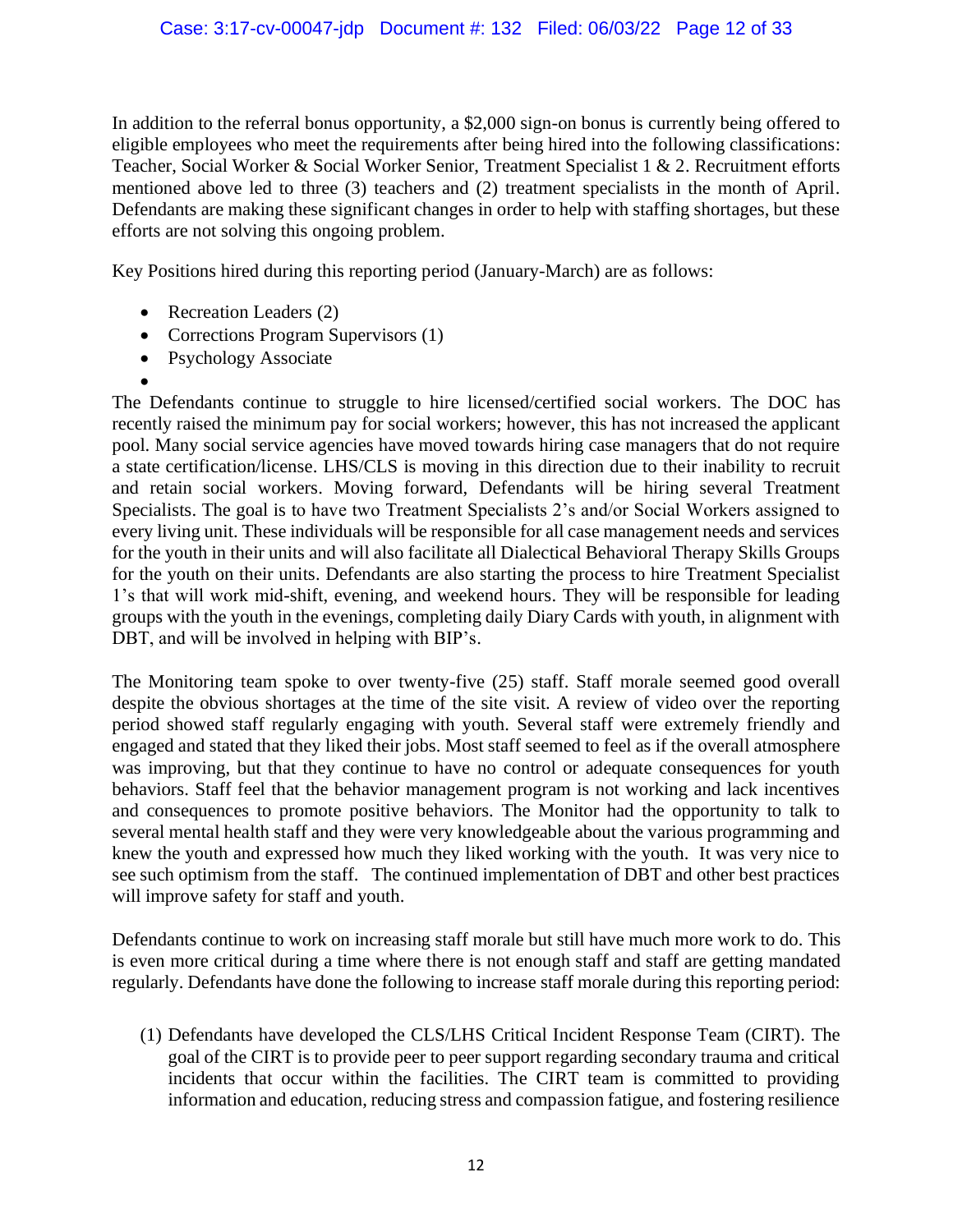within peers and the work environment.

The CIRT employs a comprehensive, systematic, and multicomponent approach to crisis intervention in order to mediate stress reactions associated with critical incidents. Since the CIRT Coordinator started, the facility has trained 19 staff, and three more were making their way through the training as of this reporting period.

The CIRT conducted three critical incident debriefings during the reporting period and are using the experience from conducting the first three to inform bi-weekly meetings that will work through getting the policy and procedure for the CIRT drafted and finalized.

#### (2) CASH

The Committee Assigned to Safety and Health (CASH) holds numerous events every month hosted on behalf of the staff. This reporting period there was:

- January 13, 2022, National Rubber Ducky Day Prize Drawing
- February 2, 2022, Baker's for Brian
- February 9, 2022, Coffee Break Day
- February 15, 2022, Wisconsin Day
- February 16, 2022, Treats for Teammates
- March 17, 2022, St. Patrick's Day

The Monitor continues to stress the need to continue making staff wellness a major focus moving forward and continue to communicate with staff on any initiatives, changes to programming, and general information. A major component of staff wellness is ensuring staff feel as safe as possible. Fear for safety continues to be a major concern and one that impacts the overall culture and atmosphere of the facility. Staff wellness, including training, skills development, attitudes, etc., impact the overall relationship and level of positive engagement between staff and youth. When this is not occurring as expected, it then has a direct impact on an increase in incidents of violence, use of confinement, and use of restraints. Improving staff wellness will certainly have a positive impact on the overall atmosphere and reduce turnover, which will then provide an opportunity to decrease the vacancy rate, reduce employee leaves and improve staffing ratios.

#### Quality Assurance ("QA")

During the last reporting period, CLS/LHS hired a Program and Policy Analyst-Advanced focused on the ongoing Quality Assurance ("QA") implementation efforts surrounding the consent decree and other important functions in the school and facility system of care updates.

Since October, the QA staff has worked to create a database that allows speedy retrieval and analysis of J- Tracker data. The database's ability to assist incident debrief analysis has given management staff reviewing incidents more consistently accurate and timely reports. Critical information is now readily available to the leadership which so that they can make proactive, data driven decisions that increases the safety of youth and staff. Again, tremendous improvements have been made in data collection and in the quality assurance program.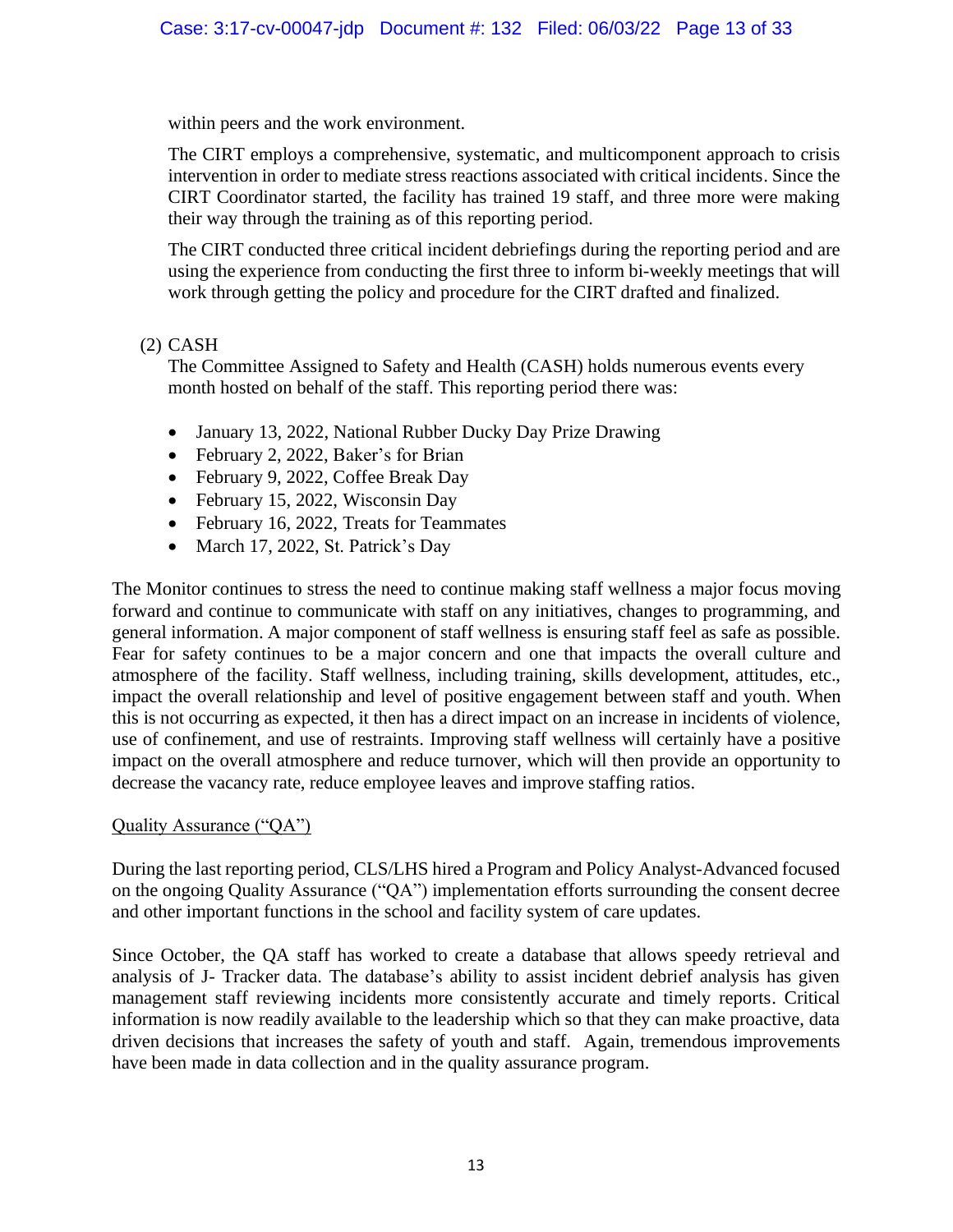### Policies and Procedures/Administrative Code Update

The mechanical restraints procedure was signed effective April 4, 2022. This procedure accompanies all the work to convert the use of force form into J-Tracker and will give the procedural backing to the operational process, documentation, and quality assurance pieces bracketing our efforts to demonstrate, document, and maintain compliance with the mechanical restraint provisions in the consent decree.

The DJC Policy Committee also continues to review and update policies of note to the facility. In the February meeting the committee reviewed the following policies: 300.01.04 – Administrative Duty Officer 300.07.01 – Health Safety Committee

A group of policies reviewed in previous months by the committee were signed by administration and posted to the staff website in March. These included:

- 100.04.04 Youth Identification
- 100.04.06 Naloxone
- 300.02.11 Food Service Standards
- 300.05.03 Transportation
- 300.11.04 Telephone Use
- 500.30.35 Optometry Services
- 900.05.06 Incident Debrief

Defendants also look forward to the addition of a new Program and Policy Analyst, who will fill the vacancy that was left last December in the PbS position at the end of April. This new analyst will assist with PbS and will be an addition to the policy committee. This will be extremely beneficial to ensure coinciding facility procedures to passed policies are reviewed and signed by the superintendent. They will also be a key person in assisting in the completion of other facility procedures being drafted for new practices in regard to the system of care and the compliance of the consent decree.

Other policy projects include a systematic review of all divisional policies and facility procedures as the documents themselves are moved into an OnBase software system that will ensure all staff are accessing and reading DJC policies and procedures. The system will also help track policy acknowledgments, assisting with the coaching, training, and follow up components of the facilities quality assurance framework.

While transferring the documents the policies are under review for updates and sign off from the current DJC administration. This process includes looking more closely at the policies that reference administrative code 373 and 376 to ensure that they are reviewed to match the changes updated in code. In addition, the committee is identifying policies that should reference one or more relevant administrative codes or other guidance documents moving forward. This project as a whole will result in revised and up to date policies and procedures, uniform and easier access to policy documents for staff, and automated documentation for staff policy acknowledgment.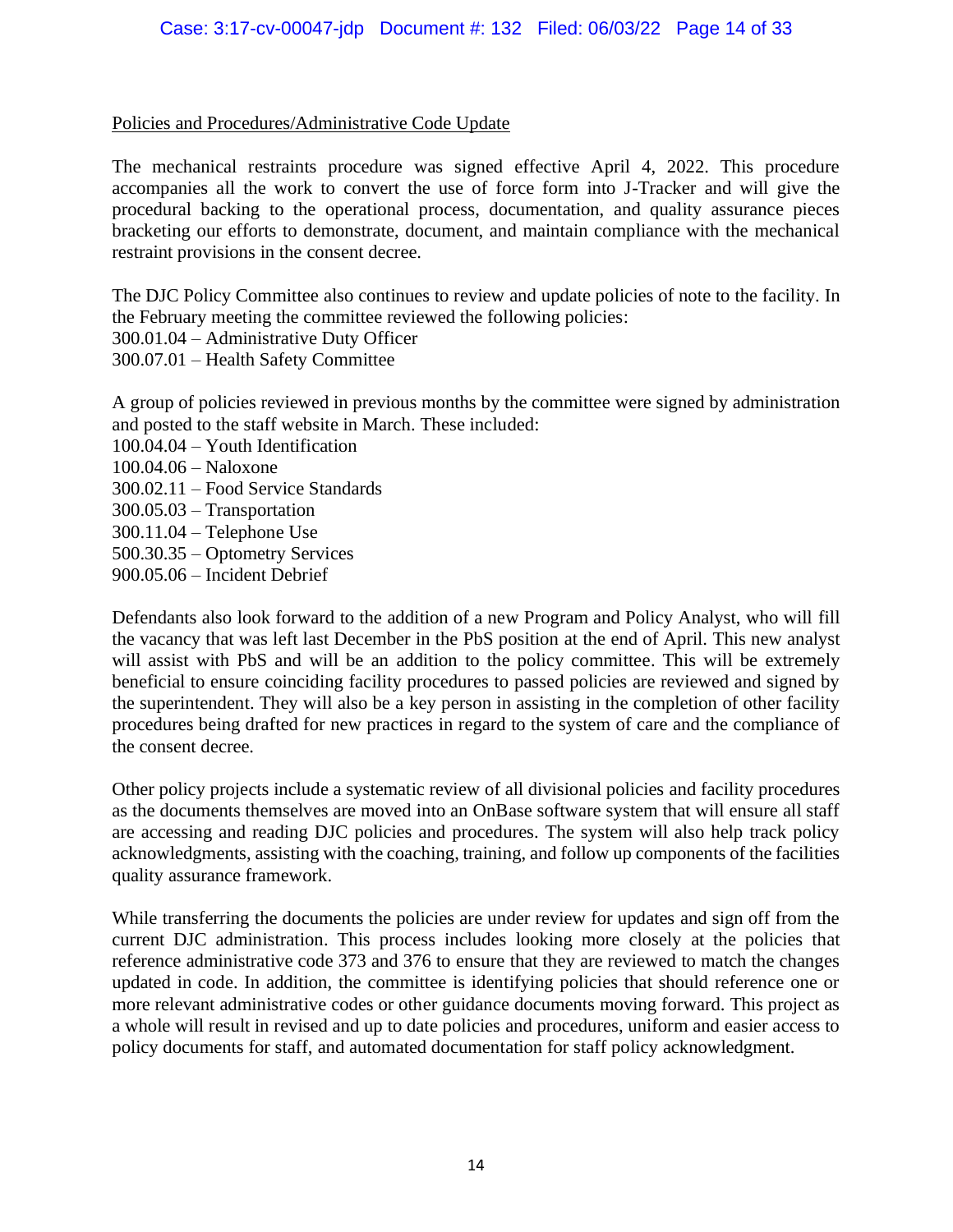DJC's Administrative Code committee continues working on moving both DOC Chapter 376 and DOC Chapter 373 forward. Chapter 373 was reviewed by DOC attorneys in the Office of Legal Counsel in March and is now back with DJC's Administrative Code committee for further revisions. Chapter 376 final draft has been completed by the committee and sent to Office of Legal Counsel and Division of Management Services to complete the fiscal estimate and economic impact analysis before the submission of the proposed rule draft.

When considering the projected timelines for moving Wisconsin Administrative Code revisions through the rulemaking process, DJC's advancement of both DOC Chapter 373 and DOC Chapter 376 during the reporting period represents significant progress moving these two Chapters, most directly implicated by the consent decree, to having the amendments adopted. Defendants need to continue to aggressively work towards completing the respective Administrative Code sections.

# **COMPLIANCE WITH THE CONSENT DECREE AND PERMANENT INJUNCTION**

Below is the Monitor's assessment of compliance with the consent decree.

Room Confinement

- 1. Punitive Confinement.
	- a. Subject to the terms and provisions of Section  $V(C)(3)(g)$  effective immediately upon entry of the Court's order incorporating this Agreement, no punitive room confinement shall exceed seven days. Defendants shall calculate the seven-day period by including both pre-hearing and post-hearing room confinement.

# **COMPLIANCE STATUS: SUBSTANTIAL COMPLIANCE. Data does not indicate that youth are being confined for seven days for any reason.**

b. Subject to the terms and provisions of Section  $V(C)(3)(g)$ , Effective seven months after entry of the Court's order incorporating this Agreement, punitive room confinement shall be limited to three days, including both pre-hearing and post-hearing room confinement.

# **COMPLIANCE STATUS: SUBSTANTIAL COMPLIANCE. Data does not indicate that most youth are being confined for three days for any reason.**

c. Subject to the terms and provisions of Section  $V(C)$  (3) (g), effective ten months after entry of the Court's order incorporating this Agreement, punitive room confinement shall be prohibited.

## **COMPLIANCE STATUS: PARTIAL COMPLIANCE. Defendants need to continue to reexamine the use of observation status, administrative confinement, operational confinement**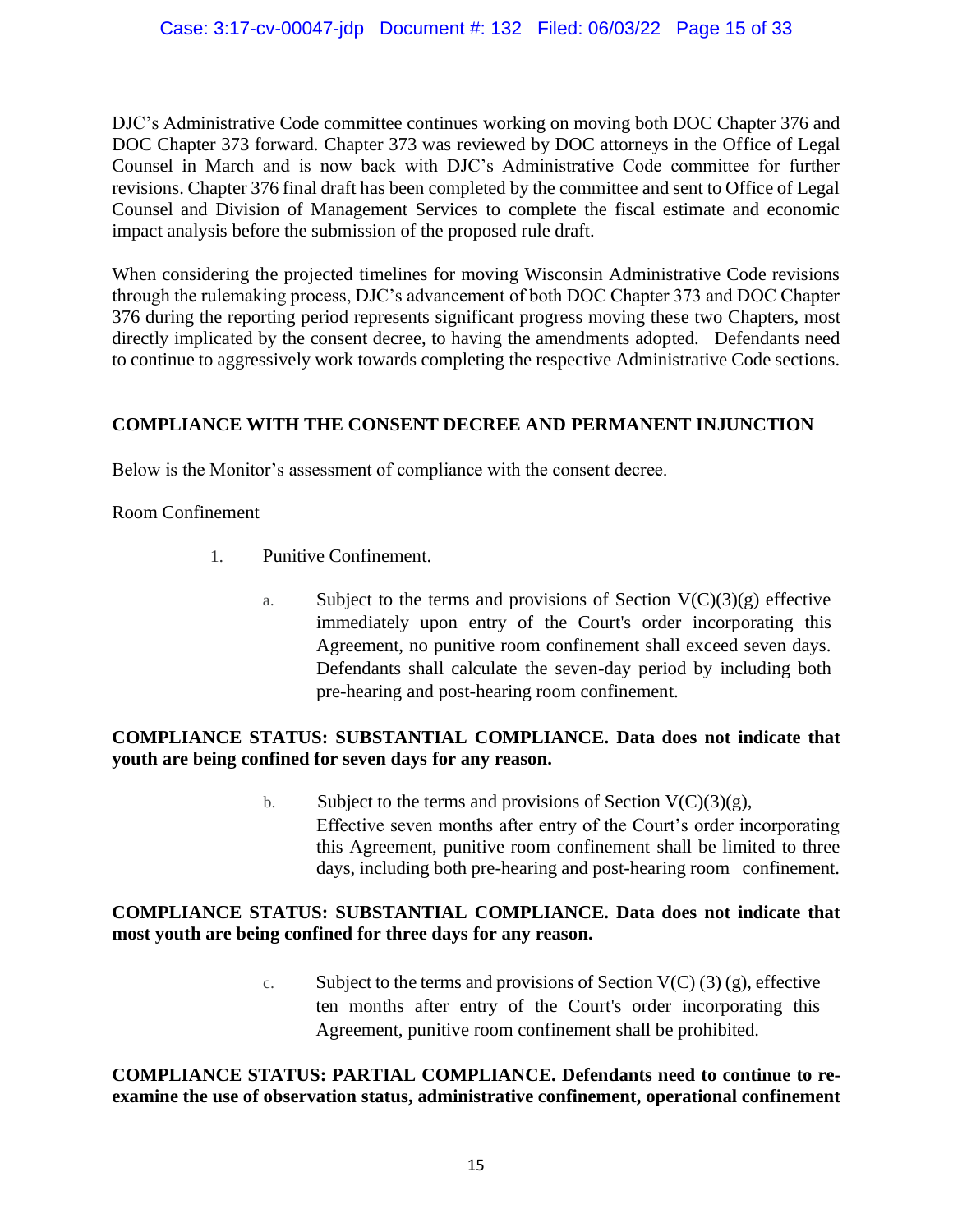**and review incidents to ensure that staff are not using this as a form of punitive confinement. The Monitor previously recommended establishing clear criteria for administrative confinement so that staff cannot punitively confine youth and cannot confine youth for more than 24 hours if they do not pose an imminent danger of harm to themselves. The Defendants have made significant improvement in this area, but it needs to be continually reviewed to ensure compliance with this Court Order.** 

> 2. Administrative Confinement. Administrative confinement may only be used for a youth who poses a serious risk of imminent physical harm to others. Subject to the terms and provisions of Section  $V(C)(3)(g)$ , effective six months after entry of the Court's order incorporating this Agreement, an initial period of administrative confinement may not exceed four hours for a youth posing a risk of imminent physical harm to others. When the youth is in room confinement to prevent a risk of imminent physical harm to others, Defendants shall engage in visual checks at least every 30 minutes, as specified in current policy, and shall provide intensive mental health services designed to return the youth safely to the general population. If at any point the youth no longer pose a risk of imminent physical harm, he or she must be immediately returned to general population. Time in administrative confinement may exceed four hours only under the following circumstances:

**COMPLIANCE STATUS: PARTIAL COMPLIANCE. The use of AC was lower for both CLS and LHS youth this reporting period. There were five (5) youths confined over four (4) hours in this reporting period. The Monitor reviewed documentation of "intensive mental health services" provided to youth in confinement. The Monitor also observed mental health services being provided to a youth on AC. Defendants need to continue to assess how they can more effectively provide intensive mental health services for youth**.

> **September 2021 CLS: 31 uses of A.C. Average 108 minutes. No youth over four hours. LHS: 49 uses of A.C. Average of 187 minutes. Six (6) youth over four hours.**

> **October 2021 CLS: 45 uses of A.C. Average 147 minutes. Three (3) youth over four hours. LHS: 37 uses of A.C. Average of 136 minutes. No youth over four hours.**

**November 2021 CLS: 32 uses of A.C. Average 157 minutes. No youth over four hours. LHS: 47 uses of A.C. Average of 135 minutes. No youth over four hours.** 

**December 2021 CLS: 16 uses of A.C. Average 125 minutes. No youth over four hours.**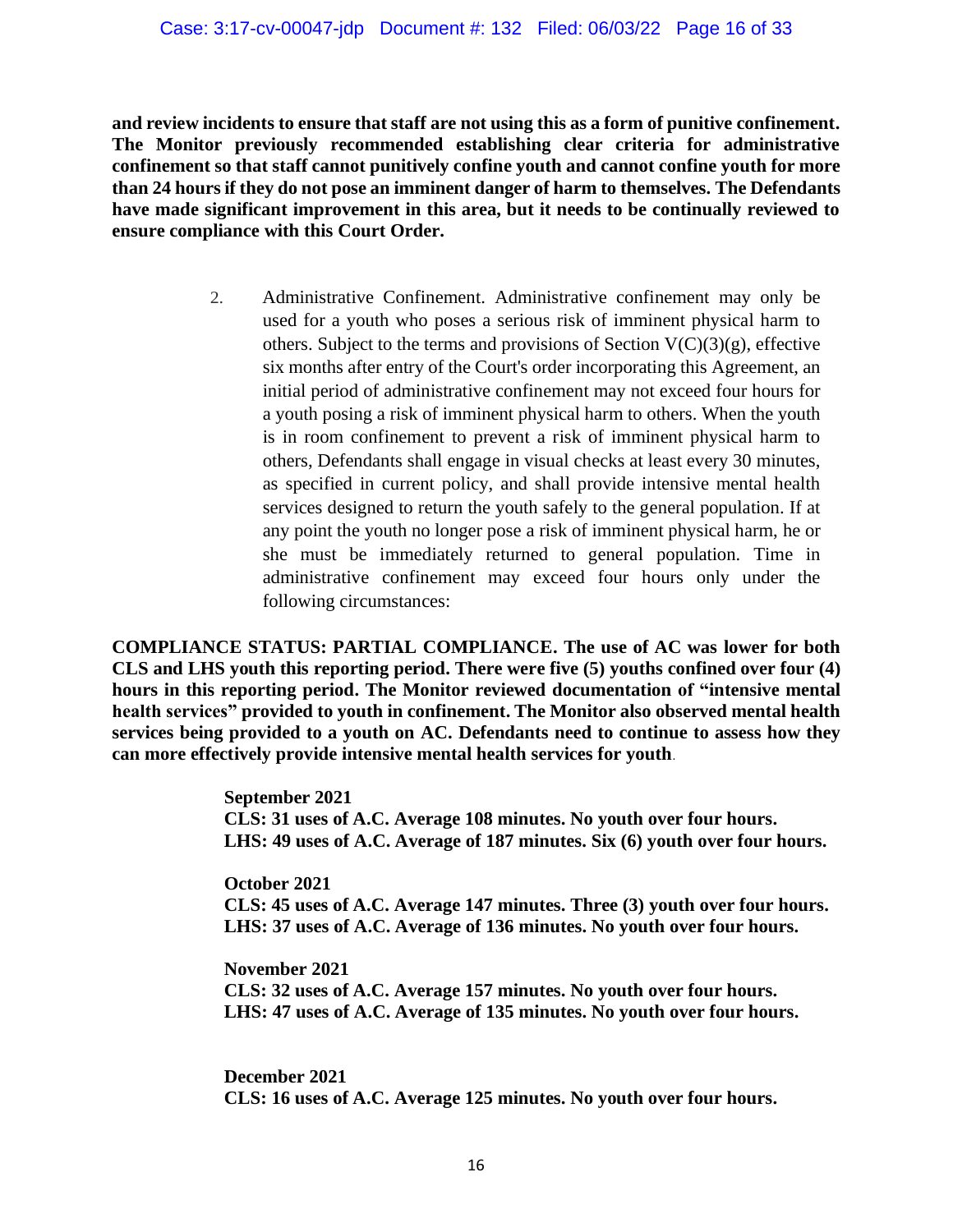**LHS: 20 uses of A.C. Average of 163 minutes. No youth over four hours.** 

**January 2022 CLS: 25 uses of A.C. Average 124 minutes. Three (3) youth over four hours. LHS: 21 uses of A.C. Average of 170 minutes. One (1) youth over four hours.** 

**February 2022 CLS: 15 uses of A.C. Average 139 minutes. No youth over four hours. LHS: 19 uses of A.C. Average of 138 minutes. No youth over four hours.** 

**March 2022 CLS: 17 uses of A.C. Average 132 minutes. No youth over four hours. LHS: 59 uses of A.C. Average of 138 minutes. One (1) youth over four hours.**

**The Monitor was able to able to assess compliance with 30-minute checks as data was readily available during this site visit. 99.29% of checks were completed within 30 minutes. The Monitor reviewed video footage for random days and times and Defendants were 100% compliance with completing the checks in accordance to policy. Staff did an outstanding job and should be commended for their diligence in ensuring youth safety while in their rooms.** 

- a. Administrative confinement may be extended four hours with one additional four-hour extension thereafter (for a total of up to 12 hours) when:
	- i. A psychologist, psychology associate or psychiatrist recommends continued confinement because the youth pose a risk of imminent physical harm to others, and

**COMPLIANCE STATUS: PARTIAL COMPLIANCE. There were five (5) youth confined for over four (4) hours during this reporting period (see response in previous question). All extended confinements were recommended by PSU.** 

**Defendants need to continue to focus on reducing AC overall, ensuring any form of room confinement is compliant with this Court Order, draft policy, and procedure with AC placement criteria, and continue to QA this data.** 

> ii. A plan is commenced to either promptly return the youth to general population or transfer the youth to another facility.

**COMPLIANCE STATUS: PARTIAL COMPLIANCE. There was one (1) transfer (January) as a result of extended placement in administrative confinement. After consultation with PSU, it was determined that the youth would transfer to MJTC. As a result,**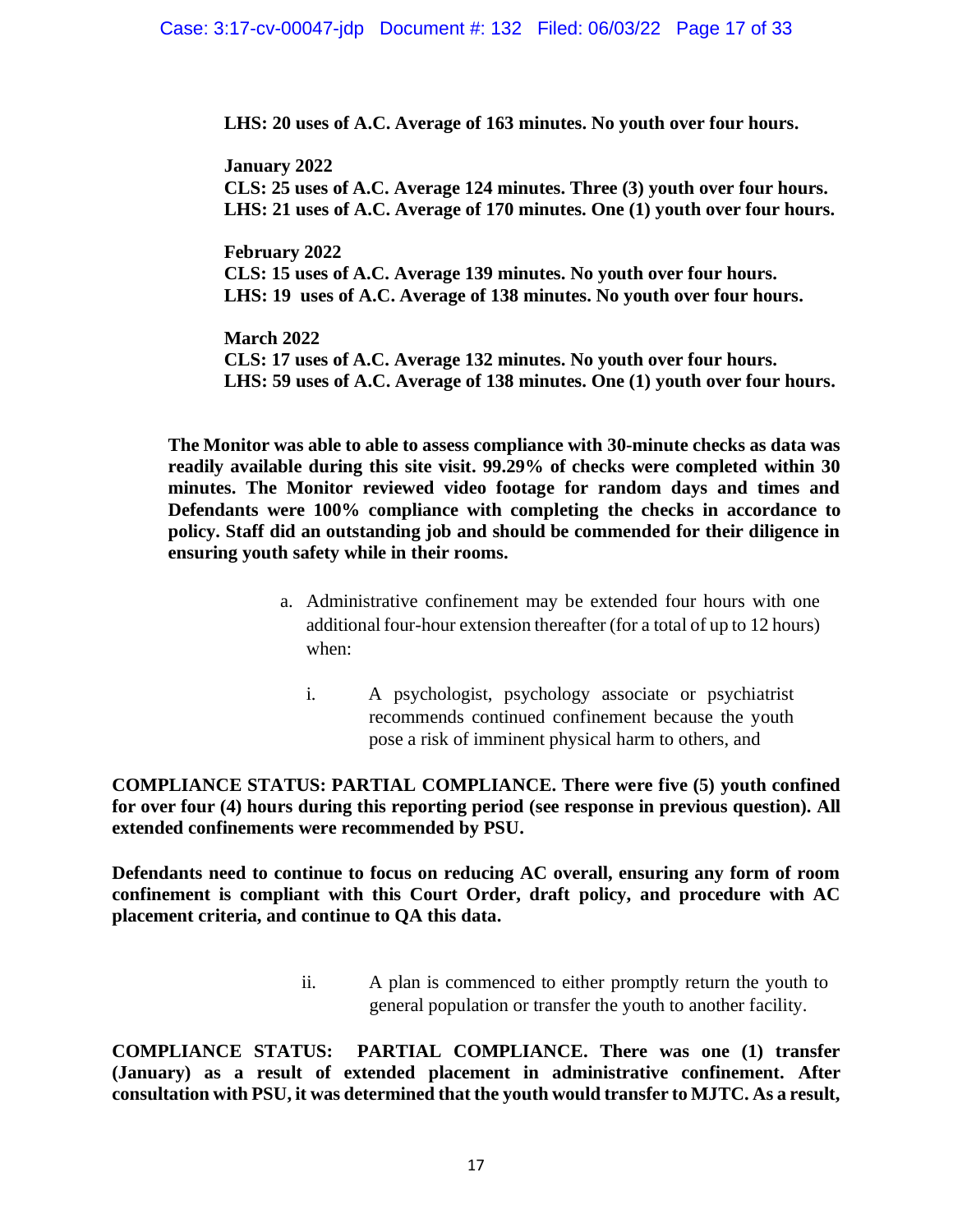#### **the youth was maintained on AC status pending transfer to MJTC.**

b. Administrative confinement time limits may be tolled from 8 pm to8 am.

## **COMPLIANCE STATUS: SUBSTANTIAL COMPLIANCE. Time is being tolled from 8 P.M. to 8 A.M.**

c. Administrative confinement may only be extended beyond 24 hours to effectuate transfer of the youth to another facility under a commenced plan.

### **COMPLIANCE STATUS: PARTIAL COMPLIANCE. There was one instance in which a youth was confined for over 24 hours.**

d. The provisions of this section shall apply to all situations involving room confinement of any youth based on the risk of harming others and shall supersede any rule or policy to the contrary.

### **COMPLIANCE STATUS: PARTIAL COMPLIANCE. See above.**

3. Youth at imminent risk of serious self-harm. Effective immediately Upon entry of the Court's order incorporating this Agreement, Defendants shall amend DJC Pol icy #500. 70.24 as set forth in Appendix A and shall treat youth at risk of self-harm in compliance with that amended policy.

**COMPLIANCE STATUS: PARTIAL COMPLIANCE. DJC Clinical Observation policy 500.70.24 is being utilized. The plans developed are very detailed and comprehensive. Discussion and clarification have occurred surrounding observation status during this reporting period. Currently, only youth who are in imminent risk of serious self-harm to themselves/risk of self-harm will be placed in observation status. The Monitor will continue to review and monitor the practice.**

- **4. Conditions of Room Confinement.** Effective immediately upon entry of the Court's order incorporating this Agreement, the following conditions shall apply to youth in any form of room confinement:
	- a. Any cell designated to house youth in room confinement must be suicide resistant and protrusion free.

**COMPLIANCE STATUS: PARTIAL COMPLIANCE. As previously stated, the Monitor would not deem any room in any facility as being "suicide proof," however there are safety and security measures that can be put into place to reduce the risk of suicides and to make the rooms more suicide resistant. All youth are housed on renovated units.**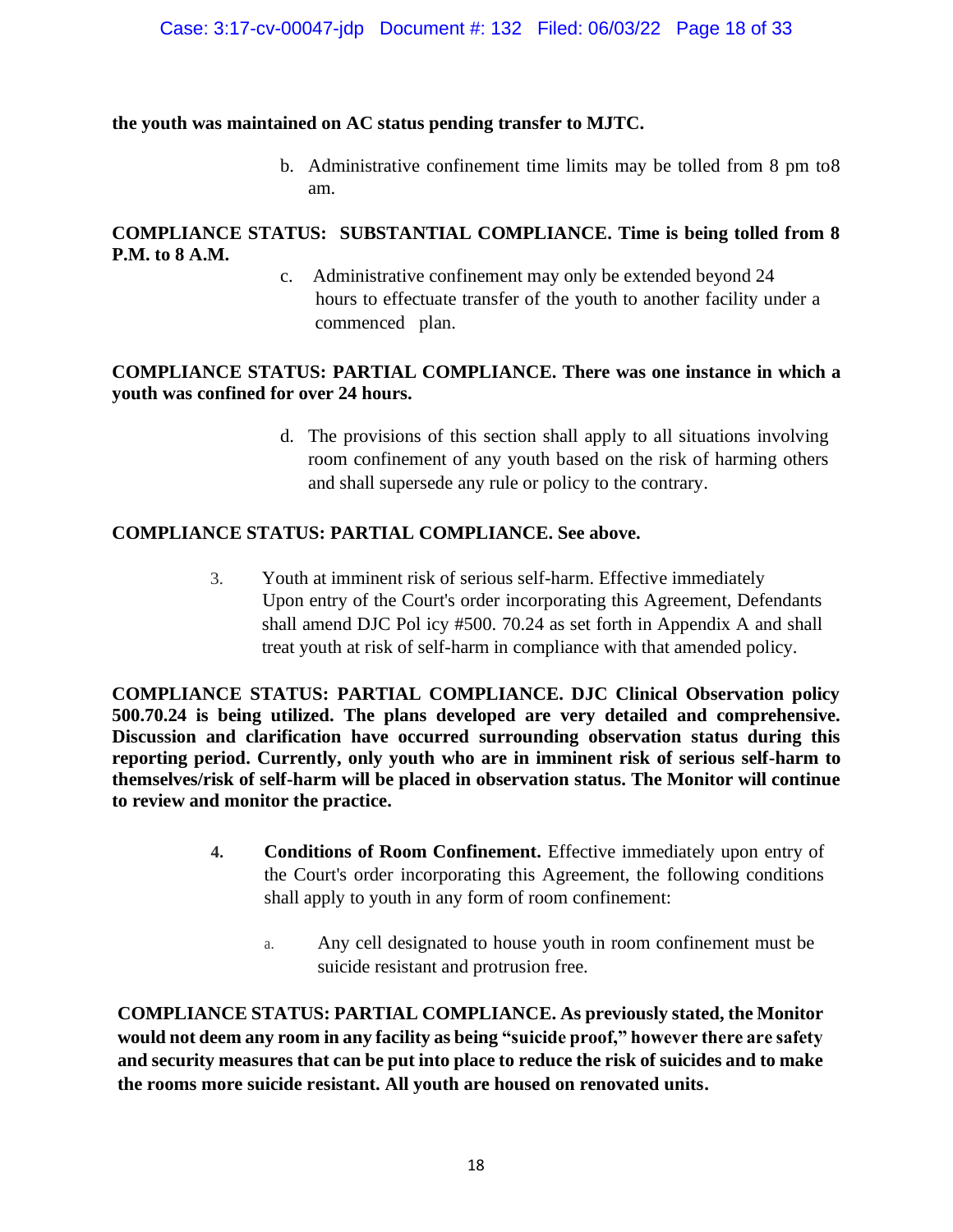**Youth rooms were messier than the previous site visit. In previous reports, the Monitor noted that many rooms had several blankets, sheets, and other items that could pose a safety risk due to the volume of items in the rooms and inability to see the beds, floors, and desks. The Defendants issued a directive in February and have made great improvements in this area and changed how property is dispersed to youth in order to minimize safety risks.** 

**As stated in every report, while not required by the Court Order, the Monitor, the JDAI standards, PREA standards, NCCHC, ACA standards, and the Best Practice Model recommends increasing the frequency of safety/welfare checks to a minimum of every 15 minutes when youth are confined to their rooms, and checks must be done properly. However, based on the language of this section, Defendants are very close to substantial compliance.** 

> b. Youth in room confinement shall have prompt access to water, toilet facilities, and hygiene supplies, either in their rooms or upon request to a staff member via intercom or some other accessible and constantly monitored form of communication within approximately 15 minutes of such request.

**COMPLIANCE STATUS: SUBSTANTIAL COMPLIANCE. Youth did not complain to the Monitor about access to water, hygiene supplies, or nighttime toilet usage. Defendants have improved their documentation and data collection. However, youth did complain to Plaintiff's counsel about only getting the basic hygiene products.**

> c. Staff must notify a PSU staff member as soon as possible, and no later than two hours after placement, when a youth is placed in room confinement. A youth must have access to any needed mental health treatment while in room confinement. During the time that a youth is in room confinement, staff shall engage in crisis intervention techniques designed to return the youth to general population as soon as possible. PSU interventions during this time shall not consist only of conversations with youth through a locked door.

**COMPLIANCE STATUS: PARTIAL COMPLIANCE. Documentation has been improved as to who from PSU was notified and time of notification. The crisis intervention technique is being documented. Clinicians are on-site for a minimum of 6 hours each Saturday and Sunday and the majority of this time is spent meeting directly with youth. The Defendants have hired new PSU staff (in April 2022) and are working on expanding on-site treatment time on weekends. The Monitor continues to suggest that PSU increase the hours in which they are physically present on weekends and evening hours in order to engage youth in a meaningful way during this time. As stated in the narrative, several PSU staff were present on the units working with youth. Additionally, the staff that the Monitor spoke to were very**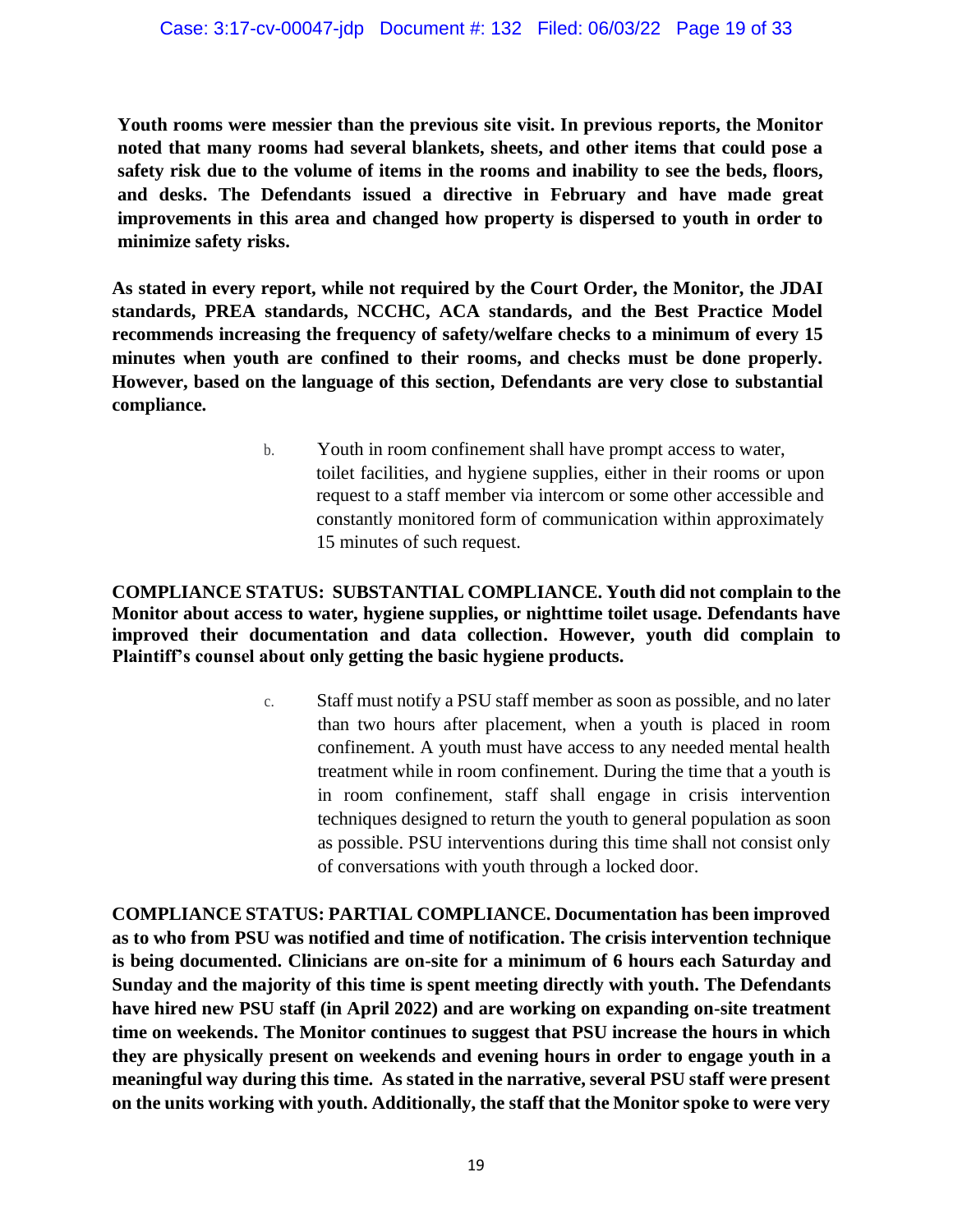**passionate about their work.** 

**Defendants are continually overhauling the system of care and DBT based treatment model. Defendants continue to engage the DBT consultant. Treatment is going to be even more critical as the population continues to increase and the Defendants are having to operationally confine.** 

> d. Any youth placed in room confinement for whom there is not already a mental health evaluation must have such an evaluation as soon as possible, and in any event no later than 24 hours after being placed in room confinement. If a youth is identified with a mental health need (a mental health code designation of MH-1, MH-2a, MH-2b, or ID), placements in room confinement will be reviewed by a PSU staff member to determine whether that placement is a contraindication to the youth 's mental health or if other options will adequately protect the youth or staff.

**COMPLIANCE STATUS: PARTIAL COMPLIANCE. Documentation/data shows that evaluations are completed and within 24 hours after being placed in room confinement. There was one instance of contraindication documented during this review period. QA needs to be implemented and sustained.** 

> e. Staff must visually and in person check safety of youth pursuant to current policy at least every 30 minutes in all cases, and contemporaneously record the actual time of such checks in a log kept for that purpose. Staff who fail to make such checks or who falsify such records may be subject discipline. Any youth placed in room confinement for any period in excess of 24 hours shall receive daily contact with a mental health provider. This contact shall be face-to-face unless, due to staffing limitations, no PSU staff is personally available, in which case it may occur by phone or video conferencing.

**COMPLIANCE STATUS: PARTIAL COMPLIANCE: Defendants are over 99% compliant with meeting the thirty (30) minute safety and security check timeframe. Quality assurance measures are in place and when necessary, formal investigations occur. There was no discipline given to staff for not completing safety/security checks per policy during this reporting period. Defendants focused on communication, accountability, and quality assurance which has led to substantial compliance as it relates to room checks (part of this provision). The Monitor observed safety/wellness checks being completed on various days/times during this reporting period and observed no instances in which staff did not make visual contact with youth.**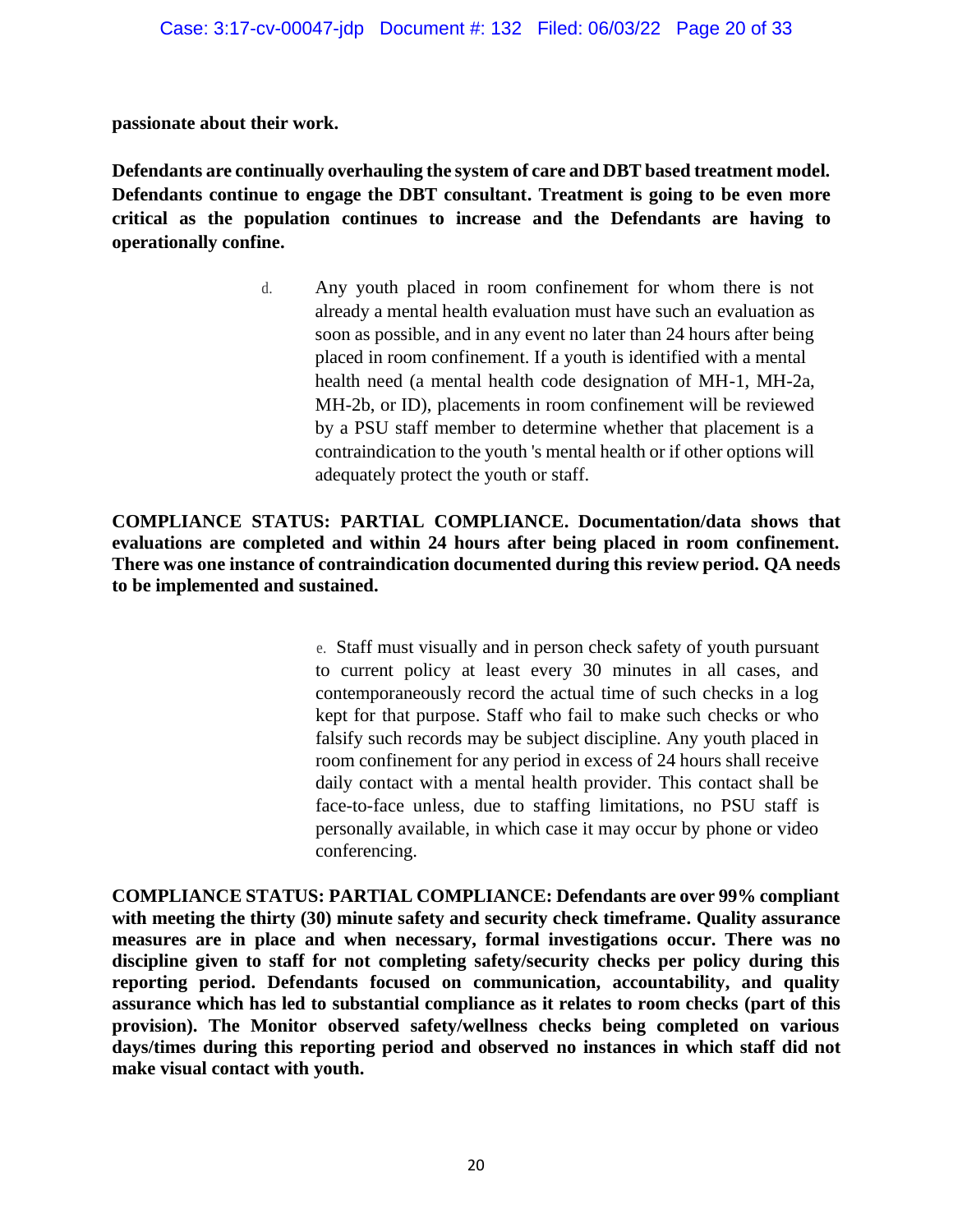**PSU staff do visit youth daily when on site and are available 24/7 if needed by phone. The Monitor continues to encourage more on-site time on evenings and weekends. Examples of the crisis intervention techniques used with youth when confined can be viewed/verified in the PSU On-Call and/or PSU Clinician notation box on the J-Tracker Incident Debrief custom form. Examples of crisis intervention techniques include but are not limited to: validation, practice of DBT skills, processing of the incident, mediation, assistance problemsolving, fostering perspective-taking, Behavior Chain Analysis (formal and informal), plans to address conflict/safety/skills practice, in the moment coaching skills, time away from stressors, body scans, mindfulness, increase insight, encourage self-reflection. The Monitor has reviewed these documents.** 

**While not required by the Court Order, the Monitor continues to recommend increasing the frequency of safety/welfare checks to a minimum of every 15 minutes when youth are confined to their rooms as this is supported by JDAI standards, PREA standards, NCCHC, ACA standards, and is the Best Practice Model.**

> f. Any youth in room confinement shall have property items similar to or the same as items allowed in general population. Specific items of property may be restricted as needed for safety of the youth and staff on a case-by-case basis. These restrictions will be temporary in nature until these items can be safely returned to the youth. A Supervising Youth Counselor or Unit Supervisor shall review any prope1ty restrictions on a daily basis and document the review.

**COMPLIANCE STATUS: PARTIAL COMPLIANCE. Youth did make complaints about property restrictions while in the SDP. Staff confirmed that there are property restrictions for youth while they are in the SDPs. This is an area that Defendants need to re-examine. There were also property restrictions applied by PSU for safety reasons.** 

- g. Youth in room confinement shall receive:
	- 1. All regularly scheduled social worker visits, mental health services, and other health services.

**COMPLIANCE STATUS: PARTIAL COMPLIANCE. Social worker visits, mental health services, and other health services are provided in general. The primary clinician consults with the on-call clinician and with the SYC/YC/CPS/SW staff regarding specifics ways the youth plan addresses the issues at hand and how it can be adopted when the youth is on AC. A PSU clinician follows up in the absence of the primary clinician and/or the crisis clinician. PSU collaborates with the SYC and direct staff. The social worker and youths' meeting schedules are individualized. The social worker works with the youth to identify availability if an AC placement occurs during regularly scheduled meeting. The vacancy rate for social workers continues to be high and should be a priority in hiring. Social workers are critical to quality of care and services for the youth and effective re-entry planning.**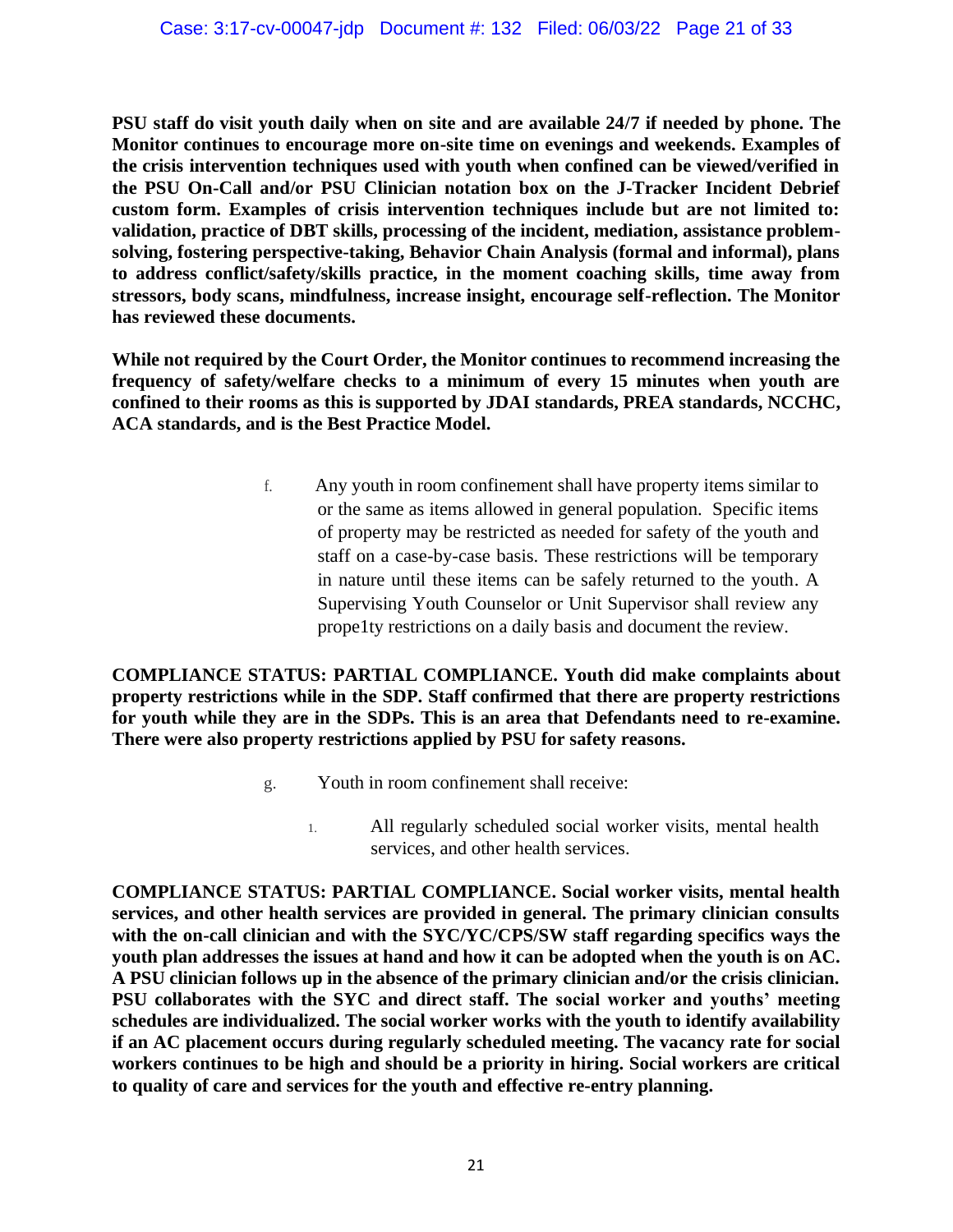**Documentation, quality assurance, and policy and procedure need to be improved/completed as it relates to social work, mental health, and other health services. Defendants need to ensure there is accountability with respect to the services provided by the social workers, mental and healthcare workers.** 

> ii. Any rehabilitative programming (e.g., Aggression Replacement Training, Juvenile Cognitive Intervention Program, etc.) that was scheduled or in process before placement in room confinement.

**COMPLIANCE STATUS: PARTIAL COMPLIANCE. During the pandemic, Defendants moved to smaller group-based treatment to youth where group participation was provided on the units. This continues. Treatment programming for youth never ceased due to COVID-19 precautions, but the size of the groups was modified to accommodate safe social distancing measures and keep youth who shared a living unit assignment in groups with one another. Beginning in March, some housing units now utilize the school for their group treatment sessions as determined by their respective living unit's weekly schedule. The Monitor continues to encourage these groups to occur off of the living unit as much as possible.**

**Defendants need to continue to focus (document and QA) on providing rehabilitative programming that was scheduled/in process before placement in room confinement. Youth complained to Plaintiffs' counsel that school closures were affecting their ability to progress through the stages. Defendants need to ensure that any missed/rescheduled treatment groups do not negatively impact a youth's progress.**

> iii. Educational services with the general population to the extent practicable. If attending educational services with the general population proves unworkable due to an immediate and substantial threat of physical harm or an unreasonable risk of significant disruption to classroom instruction, youth in room confinement shall receive alternative educational services on days that the general population receives such services. Defendants shall ensure special education services for all eligible youth.

**COMPLIANCE STATUS: PARTIAL COMPLIANCE. Classes occur in the school building except for SDP youth (Krueger & Wells) on Steps 1 and 2, youth in medical isolation, youth who are in 5- or 10-minute observation status, or AC.** 

**The education consultants completed their site visit and are preparing their report which will include recommendations. The Monitor will update the Court once the report has been reviewed.** 

**The Monitor continues to suggest that Defendants should provide more art, music, woodworking, the greenhouse, welding, and sewing and other types of programs to youth in**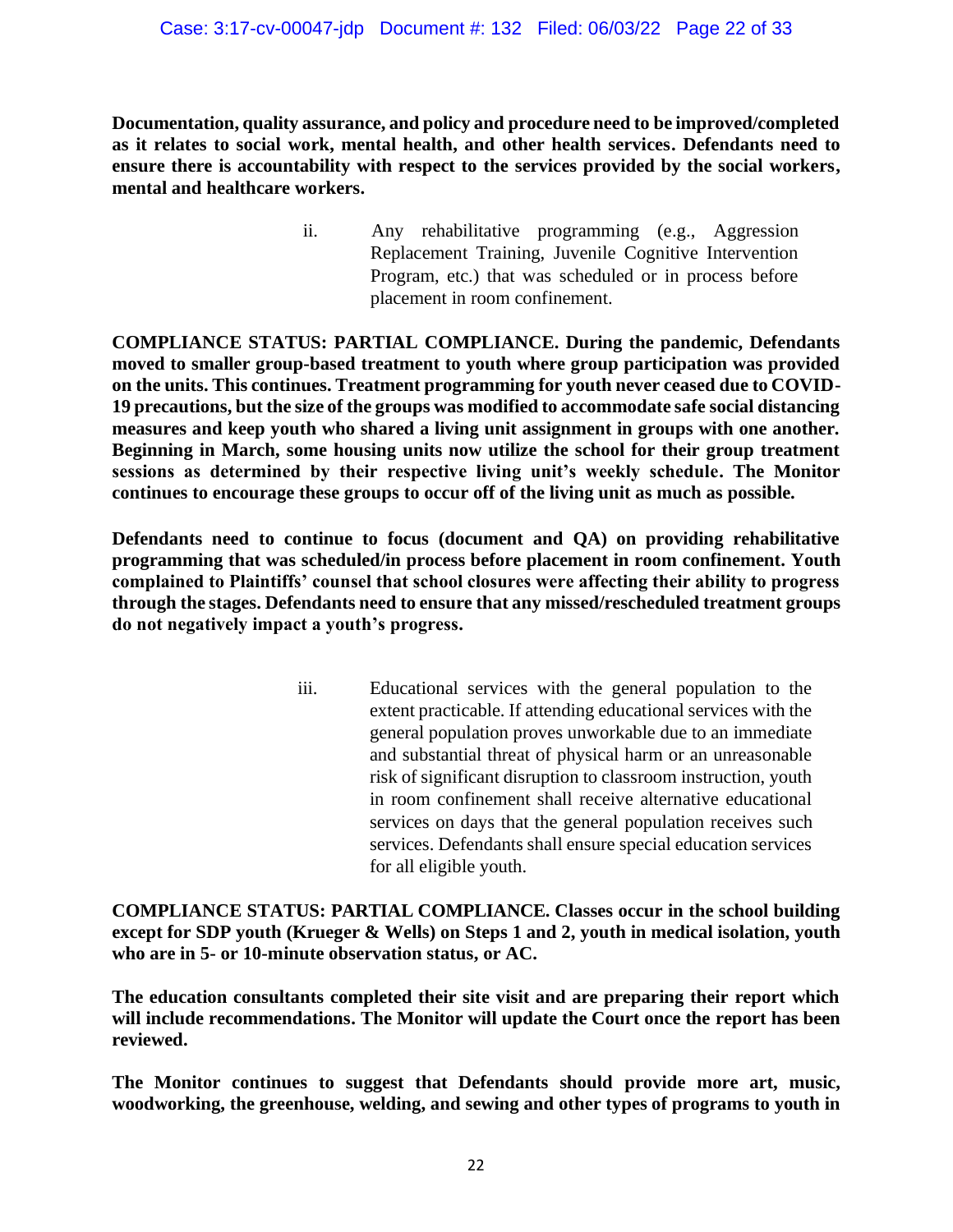**the evening and on weekends**. **Also, it would be ideal for social workers to work with youth outside of the school day in order to have less scheduling issues and would help with any idle time after school. The Defendants should continue to focus on bringing more programming into LHS/CLS, especially culturally and gender relevant programs.**

> iv. Additional "out time" for gross motor exercise and social interaction. Defendants shall permit youth to talk to peers during such "out time" unless such conversations pose an immediate and substantial threat of physical harm to another person. Sensory stimulation shall also be available during "out time," unless such activities cause immediate and substantial disruption or risk of physical harm.

**COMPLIANCE STATUS: PARTIAL COMPLIANCE. In general, youth are out of their rooms from 8 A.M. to 8 P.M. However, youth in operational confinement, isolation due to Covid-19 safety measures, any confinement required, and youth working on the BIP do not/are not permitted to talk to peers or participate in regular social interaction. Additionally, they do not go to the school area for education (unless on level 3 of the behavior modification program). The Monitor regularly saw youth conversing with other youth during out time when the youth were on the units in the day room.** 

> v. Meals out of the cell, absent an immediate and substantial threat of physical harm to another person from the youth eating that meal out of the cell.

**COMPLIANCE STATUS: PARTIAL COMPLIANCE. There were four (4) documented instances of youth eating in their rooms which were staff imposed based on substantial threat of physical harm during this reporting period. Defendants are able to track when youth eat meals in room and based on reports that the Monitor reviewed, the instances were justified as the youth posed an immediate and substantial threat. Youth did complain about having to eat meals in their rooms during this site visit.** 

> vi. Minimum "out time" from the cell of at least 30 hours per week and at least 3 hours per day. Time in general population on a given day shall be credited to those hours.

**COMPLIANCE STATUS: PARTIAL COMPLIANCE. Logs indicate that youth on administrative confinement received at least 3 hours of "out time" per day or 30 hours per week during this reporting period. The Monitor will note that during the next reporting period (April, May, and June) Defendants will not meet the 30-hour weekly out time requirement for part of the reporting period because they are operationally confining youth in at least some units. Defendants did indicate they are working on a plan to meet the 30 hour requirement for all youth even when operationally confining.**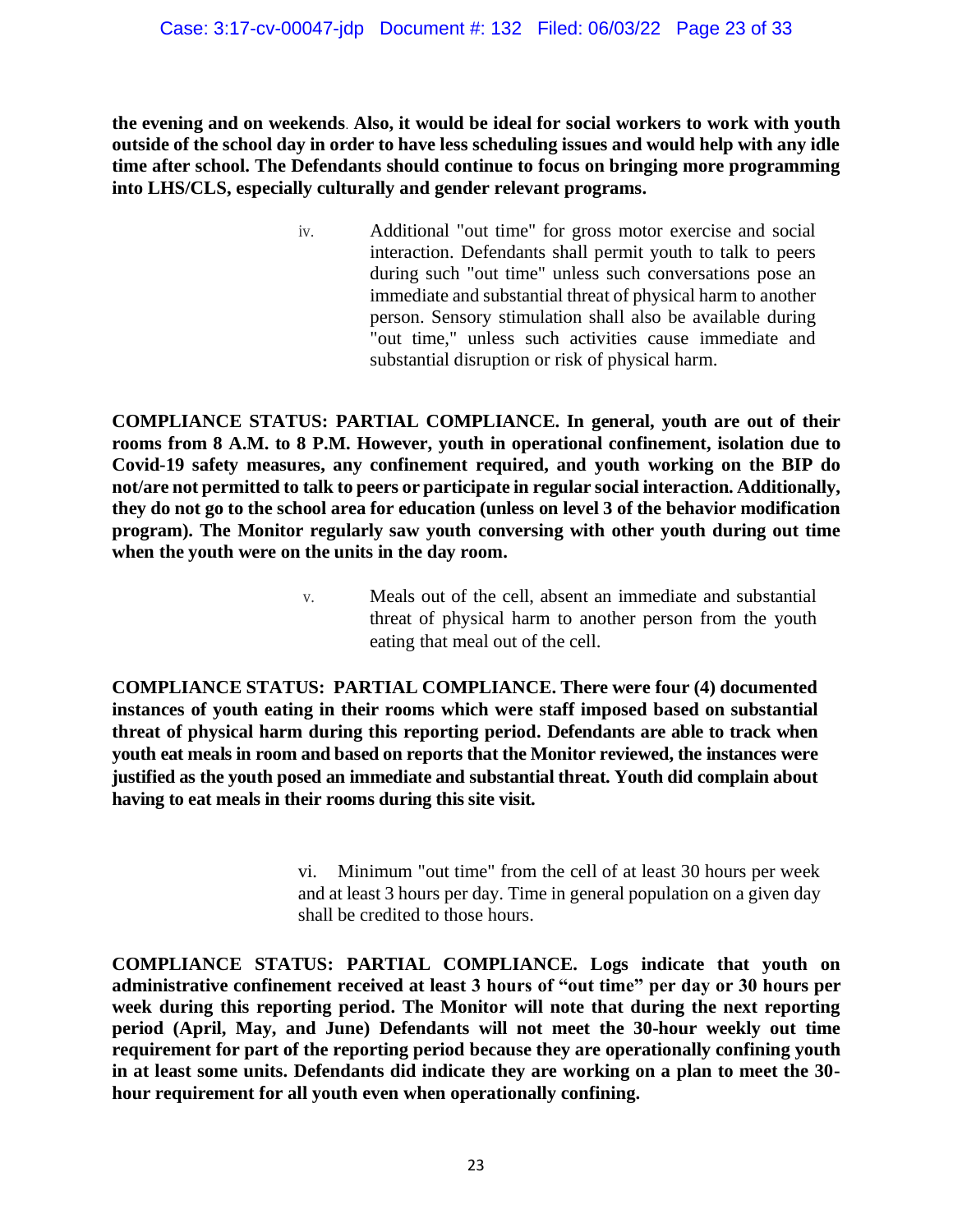**5. Notification of Rights.** Within 15 minutes of a youth's placement in room confinement, facility staff shall orally inform the youth of his or her rights regarding grievances and appeals. Within one hour of a youth's placement in room confinement, facility staff shall provide the youth with written notice of his or her rights regarding grievances and appeals.

**COMPLIANCE STATUS: PARTIAL COMPLIANCE. There is a box on the incident debriefing form that is checked if staff informed the youth of his or her rights regarding grievances and appeals and time of notification. Youth continue to receive their notification of rights/grievance procedures when they are placed in administrative confinement**. **The process for obtaining a youth signature (or two staff signatures in the event of a refusal) has been proposed as a part of youth receiving PSU thinking chain reports during the first stage of the administrative confinement process. Policy has been completed. Defendants are close to being in substantial compliance.**

> **6.** Documentation. Whenever a youth is placed in room confinement, facility staff shall create a written report documenting the necessity of room confinement, the less restrictive measures attempted before placement in room confinement, and the length of time the youth spent in room confinement. The youth must be promptly provided with this report immediately upon its completion.

**COMPLIANCE STATUS: PARTIAL COMPLIANCE. The Court Order requires documentation of all forms of room confinement, and Defendants are documenting this consistently, including when less restrictive means were attempted. Documentation, data collection and reliability, and quality assurance (with video review) needs to continue but has significantly improved. Also, documentation needs to be created that prove a youth was promptly provided with the report upon the completion of room confinement.**

- B. OC-Spray and Other Chemical Agents
	- 1. OC reduction plan. Effective immediately upon entry of the Court's order incorporating this Agreement, the Defendants shall continue to implement OC-Spray reduction plans, attached, and incorporated hereto as Append ix B, as outlined in the preliminary injunction.

# **COMPLIANCE STATUS: SUBSTANTIAL COMPLIANCE. OC has been completely eliminated.**

2. Prohibition on use of OC-Spray and other Chemical Agents. Subject to the terms and provisions of Section  $V(C)(3)(g)$ , within twelve (12) months of entry of the Court 's order incorporating this Agreement, the use of OC spray and other chemical agents will be prohibited.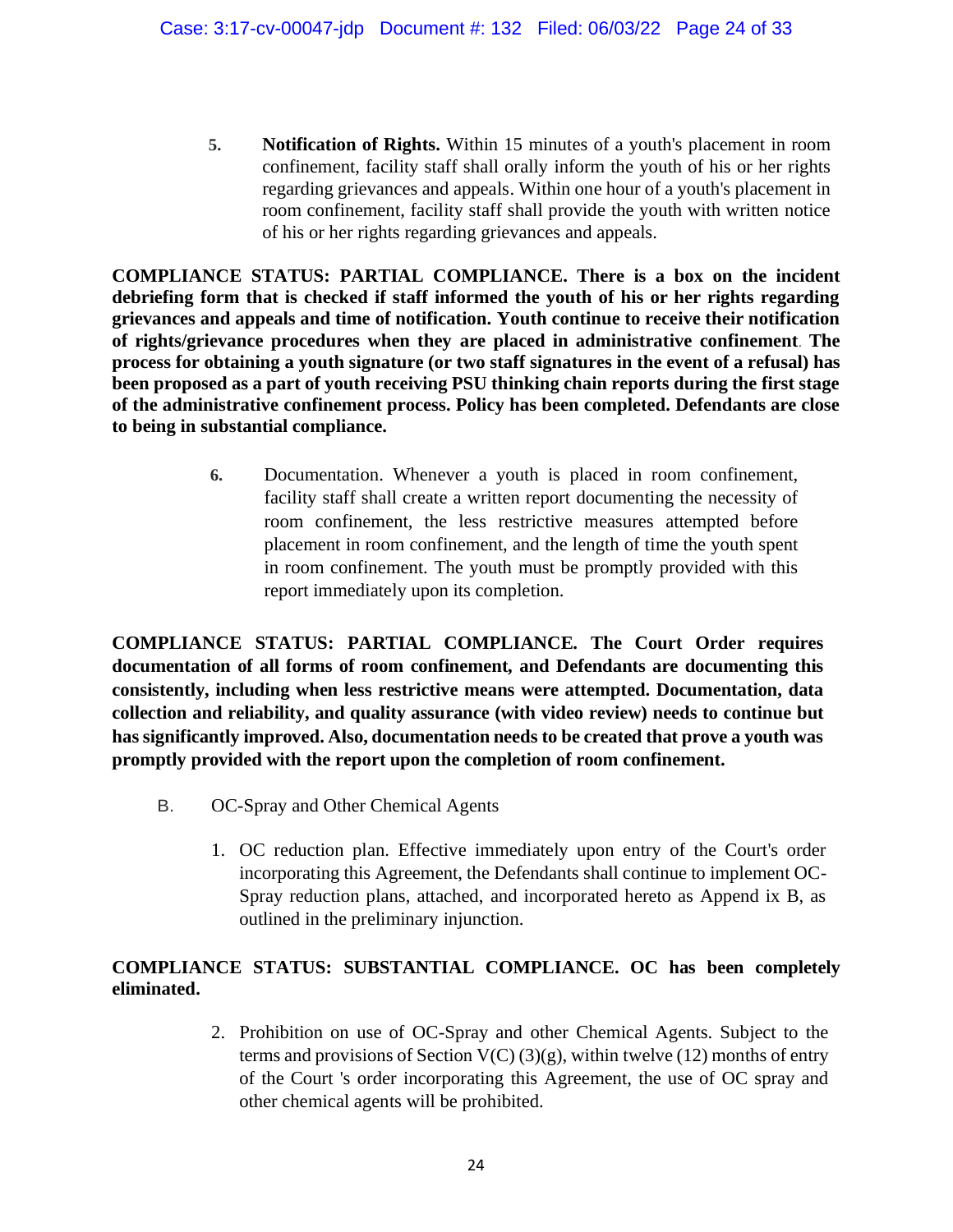#### **COMPLIANCE STATUS: SUBSTANTIAL COMPLIANCE. OC has been eliminated.**

- C. Mechanical Restraints. The following provision shall be effective immediately upon entry of the Court's order incorporating this Agreement:
	- 1. Prohibition on types and uses of mechanical restraints.
		- a. Under all circumstances, there is a presumption that youth shall not be mechanically restrained.

# **COMPLIANCE STATUS: PARTIAL COMPLIANCE.**

**The Monitor did not personally see any youth in mechanical restraints during site visit, yet data and documentation show that there was an increase in use of mechanical restraints for LHS and a significant decrease in the use of mechanical restraints during this reporting period for CLS. Also, it is important to note that the only mechanical restraints used during this period were handcuffs. Defendants need to continue focusing on reducing the use of mechanical (as well as physical) restraints.** 

> b. Restraints may only be used if staff determine that they are the least restrictive means of addressing an imminent threat of physical harm to self or others and must be removed immediately when the youth regains control and when the threat of harm or the safety concern has abated.

### **COMPLIANCE STATUS: PARTIAL COMPLIANCE. Below is the number of mechanical restraints uses in LHS and CLS this reporting period.**

| Uses of mechanical restraints LHS: |                                    |  |
|------------------------------------|------------------------------------|--|
| October 2021:                      | 6 uses                             |  |
| <b>November 2021:</b>              | 9 uses                             |  |
| December 2021:                     | 2 uses                             |  |
| <b>January 2022:</b>               | 3 uses                             |  |
| February 2022:                     | 6 uses                             |  |
| <b>March 2022:</b>                 | 12 uses $(1 - 65 \text{ minutes})$ |  |
| Uses of mechanical restraints CLS  |                                    |  |
| October 2021:                      | 13 uses                            |  |
| November 2021:                     | 12 uses                            |  |
| December 2021:                     | 0 uses                             |  |
| <b>January 2022:</b>               | 5 uses                             |  |
| February 2022:                     | 6 uses                             |  |
| <b>March 2022:</b>                 | 4 uses                             |  |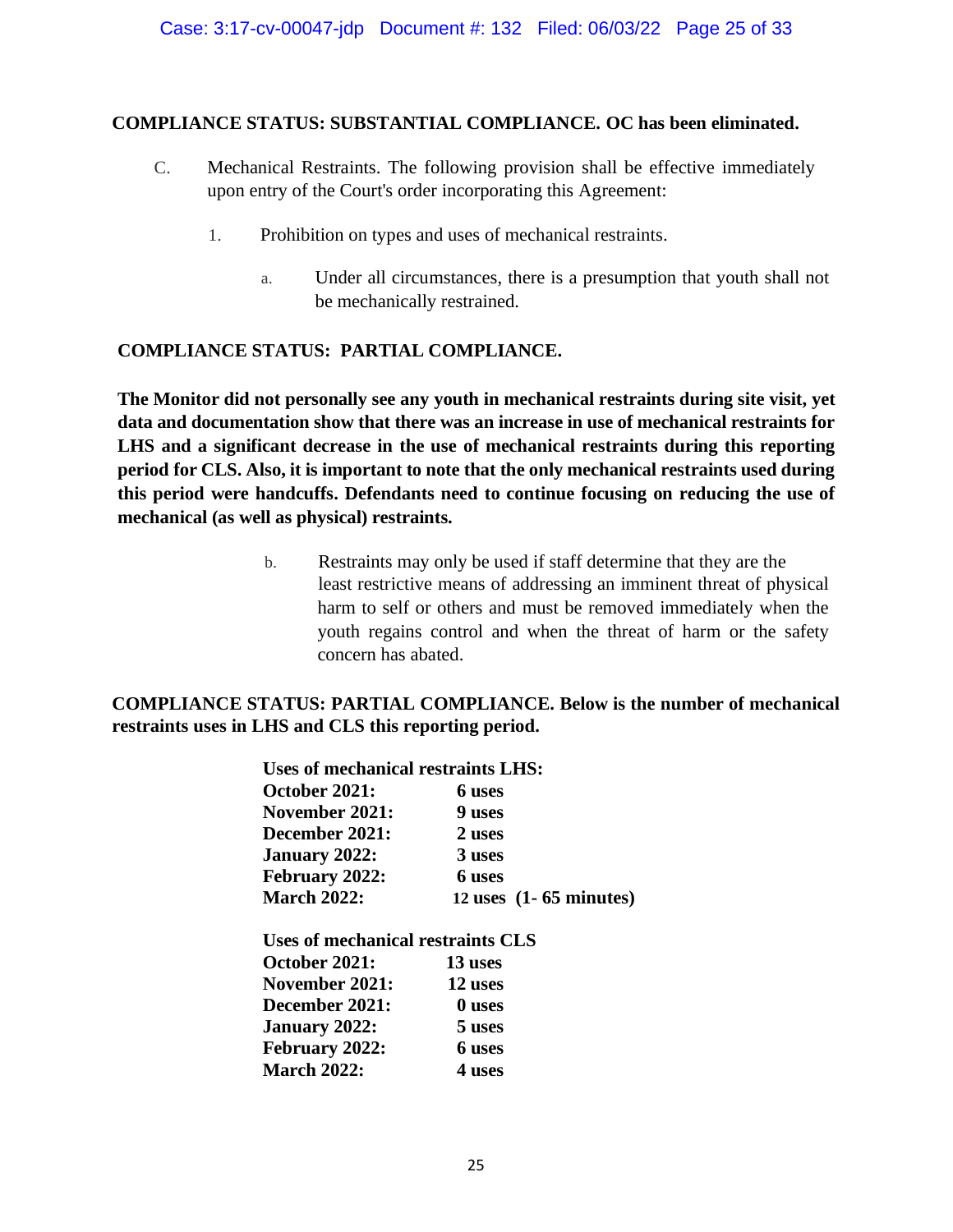**In addition to the Mechanical Restraints policy being signed into practice, DJC worked to digitize its current use of force review forms and incorporate them into J-Tracker in order to create efficiency, new sources of data for the facility training supervisor, and most importantly, to implement a strict process for reviewing mechanical restraint use.** 

**The new process for reviewing all physical restraint use includes the requirement that all MR cases be reviewed by a member of the Use of Force review committee, all of whom are trained instructors at the facility. In addition to incorporating the old use of force review form fields, the new custom form in J-Tracker requires answers to the following questions written specifically from the language of the consent decree to triple check compliance when mechanical restraints are used.** 

- **a. Were the restraints least restrictive means of addressing an imminent threat of physical harm to the youth or others justified?**
- **b. Were restraints removed immediately when the youth regained control and when the threat of harm or the safety concern had abated?**
- **c. If any restraints other than handcuffs were applied, was the determination that the youth posed an immediate and substantial threat of physical harm to others justified?**
- **d. Were restraints used for punishment or discipline?**
- **e. Were any youth restrained to a fixed object?**
- **f. Were any youth left not in the presence of staff while in restraints?**
- **g. If any restraints application exceeded 45 minutes, was the continued use of mechanical restraints approved by the superintendent, security director or designee,**
- **h. If yes, was it reviewed every 45 minutes thereafter for the same approval?**
- **i. Did the incident report associated with this use of mechanical restraints contain an adequate description of the events leading up to the use of restraints, the less restrictive alternatives attempted, and the length of time the youth spent in restraints?**

**Defendants should continue to work on reducing the use of mechanical restraints and continue to monitor.** 

- c. No mechanical restraint device other than handcuffs may be used on youth while they are in the facility, except:
	- i. Mechanical restraints may be used when ordered by PSU to attempt to prevent active self-harm.

**COMPLIANCE STATUS: PARTIAL COMPLIANCE. There were no uses of ankle restraints or the wrap during this reporting period. The only mechanical restraints used were handcuffs. Defendants need to develop policy and procedure, training, and QA measures and ensure PSU staff order these types of restraints.**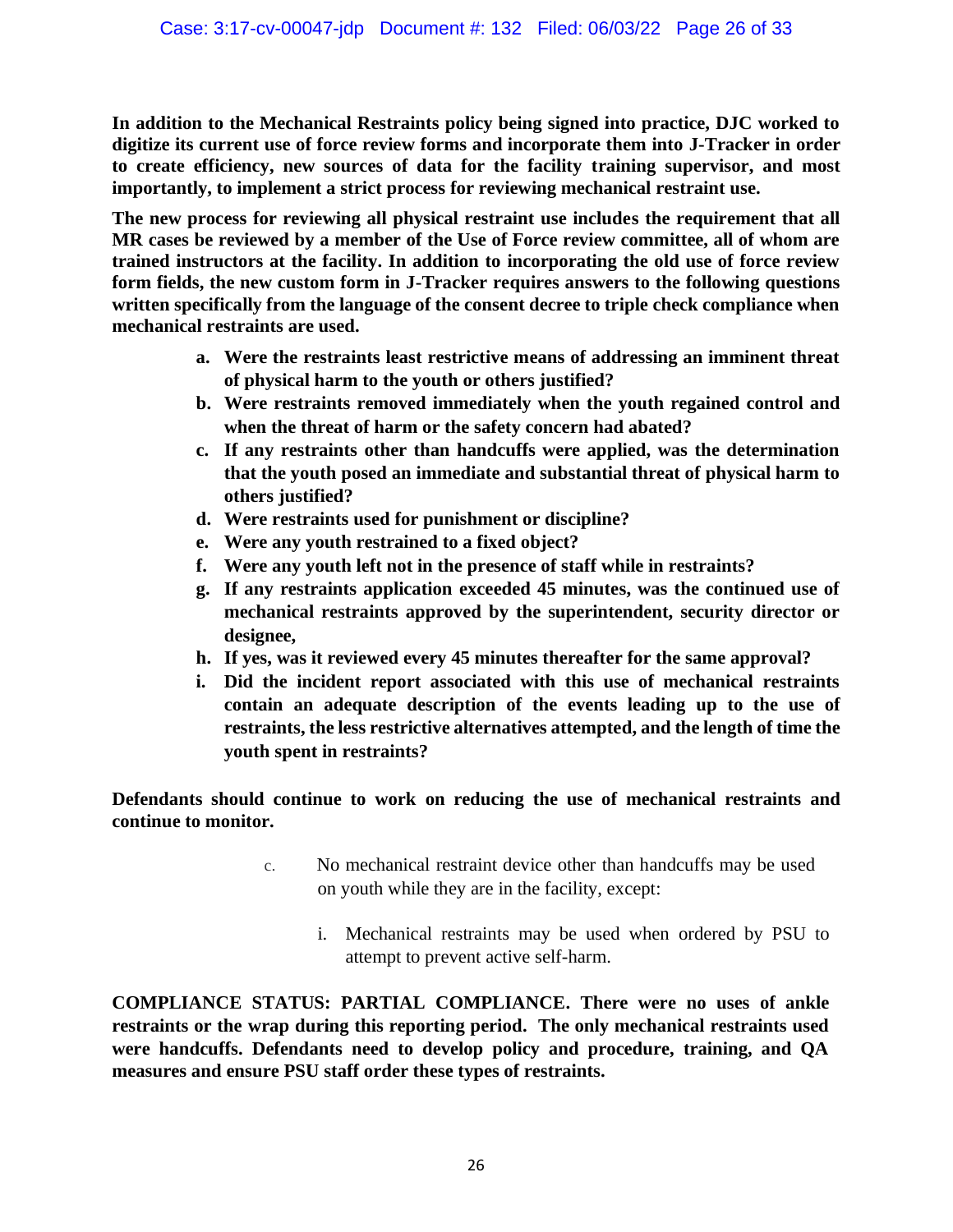ii. Mechanical restraints may be used if the youth poses an immediate and substantial threat of physical harm to others.

## **COMPLIANCE STATUS: PARTIAL COMPLIANCE. Documentation has improved relative to when restraints have been used and the rationale for usage. Defendants have created quality assurance measures (see response above).**

iii. During transportation, the facility may use handcuffs and, in rare instances when necessary for articulated reasons necessary to prevent an imminent threat of harm to youth and/or staff, additional restraints such as waist chains or leg restraints. When youth are being transported for release to a non-locked environment, there shall be a presumption that restraints are not used. Restraints may be used during such transportation to prevent a threat of harm to youth and/or staff.

### **COMPLIANCE STATUS: PARTIAL COMPLIANCE. See above.**

d. Mechanical restraints shall never be used for punishment or discipline.

**COMPLIANCE STATUS: PARTIAL COMPLIANCE. Defendants need to continue focusing on reducing the use of mechanical restraints. Defendants need to continue to monitor and assess the use of restraints and duration. The Monitor has not observed mechanical restraints used for punishment/discipline on site visits, review of video, or documentation reviewed.**

> e. Youth may never be restrained to a fixed object, unless specifically ordered by PSU to attempt to prevent active self-harm

# **COMPLIANCE STATUS: SUBSTANTIAL COMPLIANCE. There is no evidence of youth being restrained to a fixed object. Policies have been finalized and quality assurance measures created.**

f. Only staff who have been specifically trained in the use of physical force and restraints and trained on proper de-escalation techniques may place a youth in mechanical restraints.

**COMPLIANCE STATUS: PARTIAL COMPLIANCE. Staff have received training in physical force, restraints, and trained in proper de-escalation. The Defendants are increasing the frequency of these trainings (regular, informal, refreshers). DBT implementation will be very beneficial to youth and staff. Defendants have made DBT a**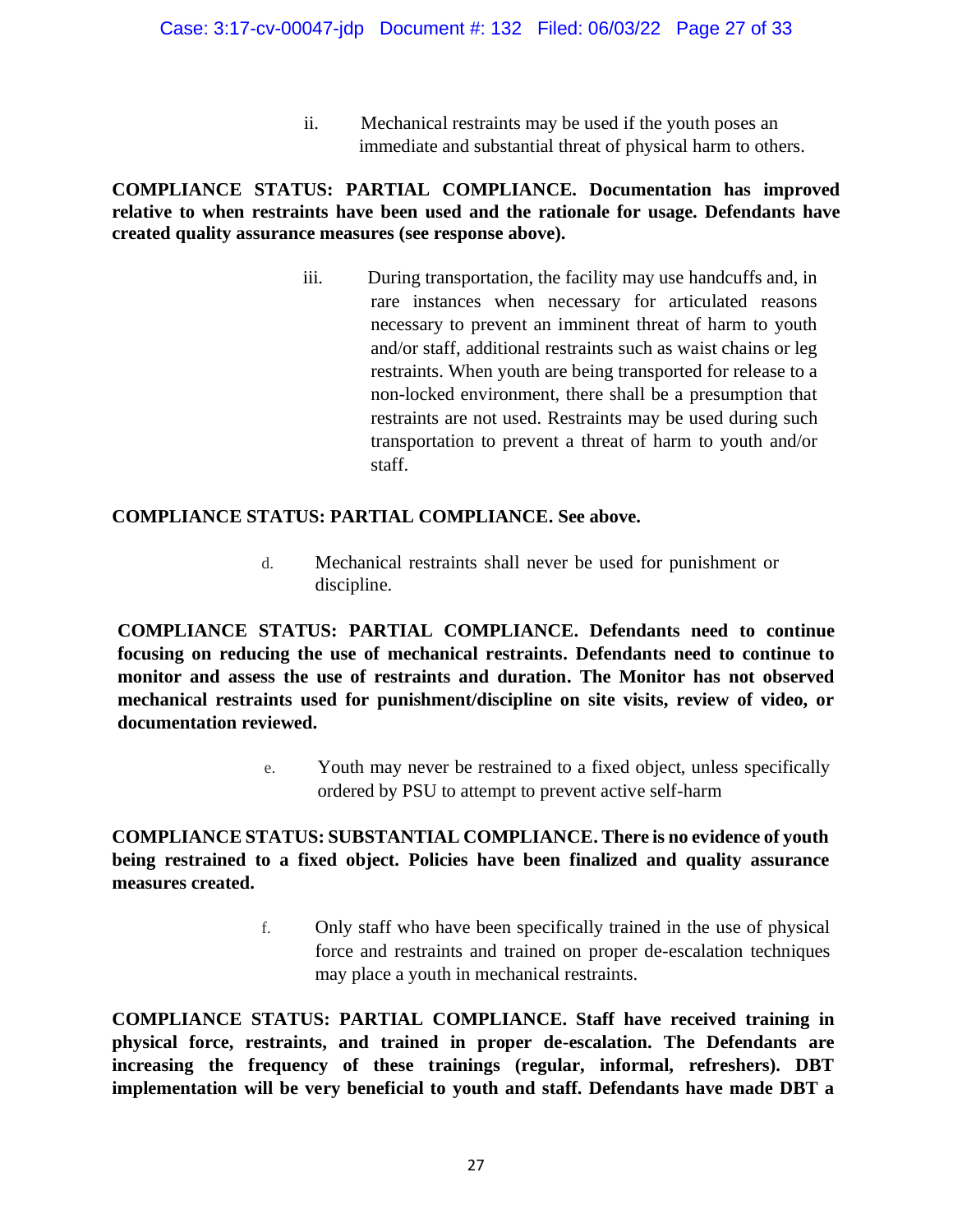### **priority and are continuing to train staff and continue working with the DBT consultant.**

g. Any use of mechanical restraints, except during transportation or for mental health purposes, must be authorized by a Youth Counselor, Youth Counselor Advanced, or supervisor in a living u nit. No youth shall be left alone in restraints. Any use of mechanical restraints in excess of 45 minutes must be approved by the superintendent, security director or designee and approved by PSU staff, and reviewed every 45 minutes thereafter. As soon as possible and no later than 2 hours following, PSU staff shall evaluate and provide therapeutic interventions to the youth.

**COMPLIANCE STATUS: PARTIAL COMPLIANCE. There was one (1) instance of a youth being placed in mechanical restraints over 45 minutes. The appropriate personnel authorized the use of the mechanical restraints. PSU approved and followed up within two (2) hours. Defendants have created a QA process for this section. Defendants also need to ensure therapeutic interventions occur.** 

> 2. Documentation. Facility staff must document all uses of restraints in the facility, including a description of the events leading up to the use of restraints, the less restrictive alternatives attempted, and the length of time the youth spent in restraints.

**COMPLIANCE STATUS: PARTIAL COMPLIANCE. Mechanical restraint use has been added to the Incident Debrief process and the Incident Debrief process has been modified. The length of time youth spent in restraints and events leading up to the use is now being documented as part of the Incident Debrief process. Defendants need to continue developing the behavior management program, actively engage with youth, and develop engaging and meaningful programming in order to reduce the use of mechanical restraints.**

- D. Strip Searches. The following provisions are effective immediately upon entry of the Court's order incorporating this Agreement.
	- 1. Prohibition on strip searches without probable cause. Facility staff may not conduct a strip search of any youth unless there is probable cause to believe that the individual youth possess drugs or weapons that could not be discovered through less intrusive means.

**COMPLIANCE STATUS: SUBSTANTIAL COMPLIANCE. There were no strip searches in this reporting period. The policy and procedure for Searches of Youth have been finalized. A Strip Search Quarterly Training Brief was developed and shared with all supervisors to outline all the necessary criteria and documentation requirements under which a strip search may be completed. Only supervisors can authorize a strip search.**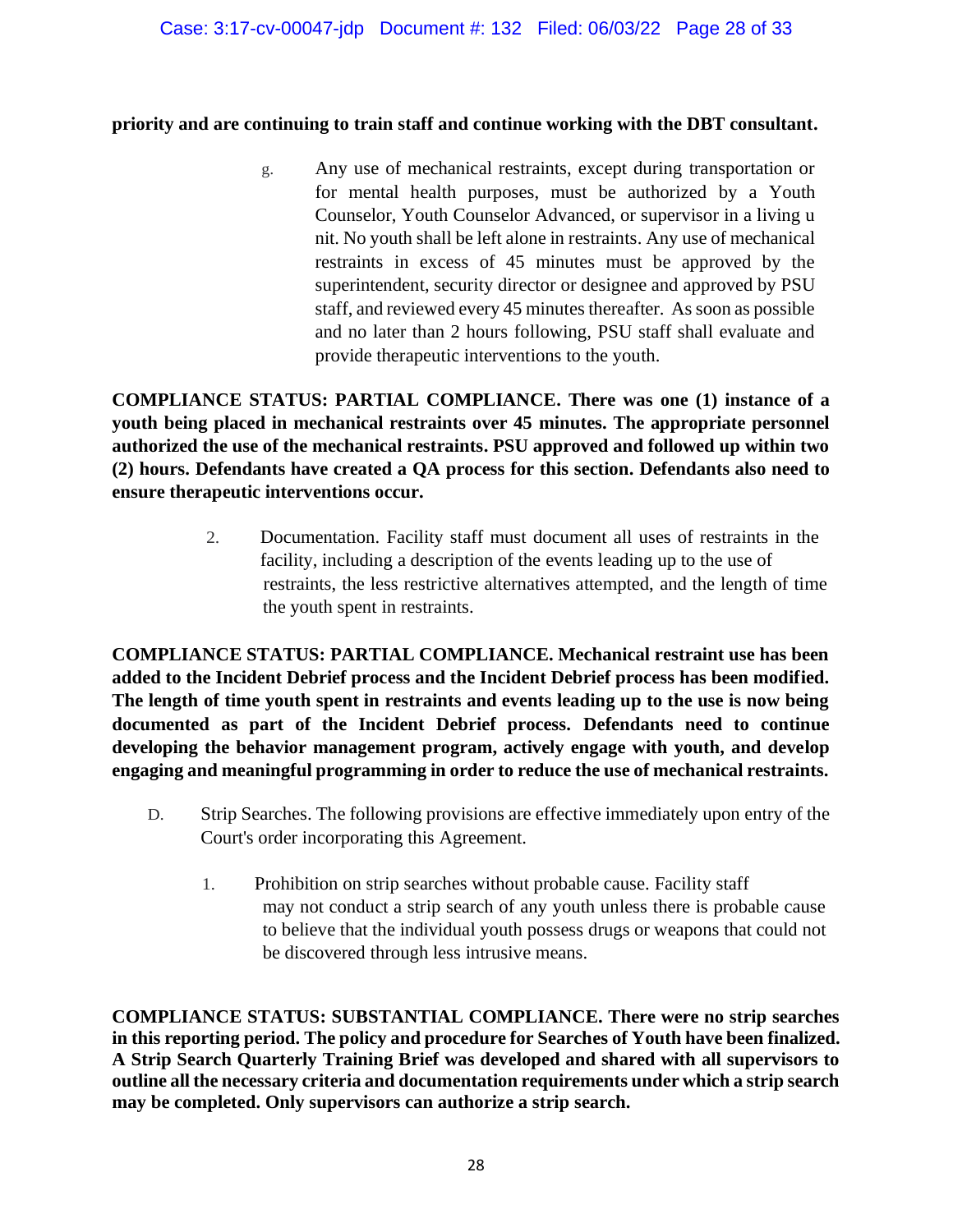2. Strip searches with probable cause. Less intrusive searches, including using a metal detector, pat down, or allowing the youth to change into a tank top or other clothing, must be attempted before a strip search is conducted, unless it is determined by PSU in consultation with the youth that less intrusive searches, which may include physical contact, would cause greater trauma to the youth.

# **COMPLIANCE STATUS: SUBSTANTIAL COMPLIANCE. There were no strip searches this reporting period. QA has been developed. The policy for searches has been finalized.**

a. When a strip search is conducted, staff must ensure that no unintended individuals are able to view the search, including by video or other recording device.

## **COMPLIANCE STATUS: SUBSTANTIAL COMPLIANCE**. **There were no strip searches this reporting period. QA has been developed. The policy for searches has been finalized.**

b. Under no circumstance may a youth be strip searched within view of another youth.

# **COMPLIANCE STATUS: SUBSTANTIAL COMPLIANCE. There were no strip searches during this reporting period. QA has been developed. The policy for searches has been finalized.**

c. Strip searches may only be conducted by individuals of the same gender identity as the youth being searched unless the search is conducted by a medical professional.

## **COMPLIANCE STATUS: SUBSTANTIAL COMPLIANCE. There were no strip searches conducted this reporting period. QA has been developed. The policy for searches has been finalized.**

d. Strip searches must be conducted by staff trained in traumainformed practices.

# **COMPLIANCE STATUS: SUBSTANTIAL COMPLIANCE. Training records reviewed indicate that all staff have been trained in trauma informed care. There no strip searches this period.**

e. If a youth with a known or suspected mental health diagnosis or history of sexual abuse objects to a strip search, staff must consult with mental health practitioners before conducting the search.

# **COMPLIANCE STATUS: SUBSTANTIAL COMPLIANCE. There were no strip searches**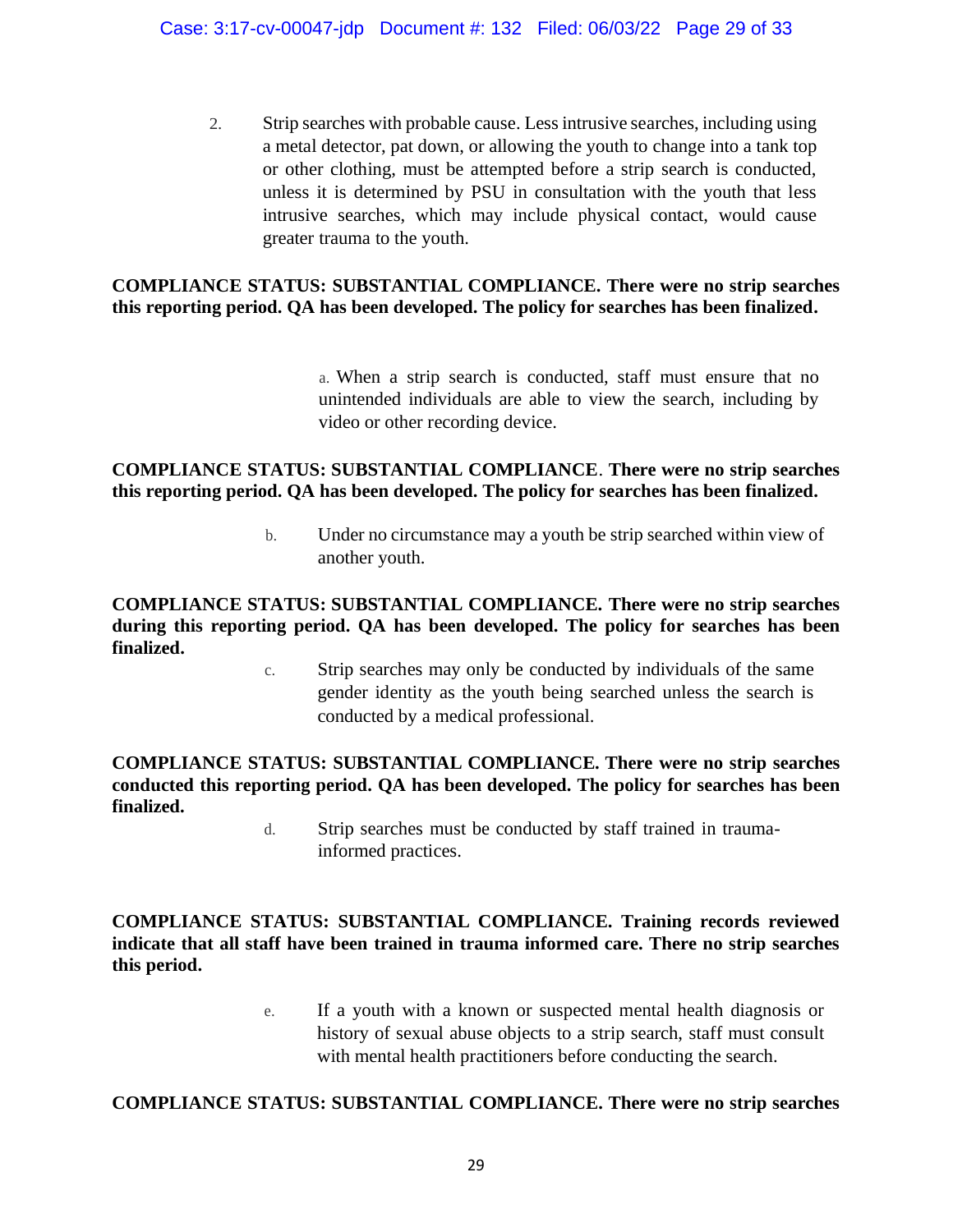**during this reporting period. Documentation has improved. Policy and procedure/QA developed. PSU is consulted, and it is documented.**

> 4. Documentation. Facility staff must document all uses of strip searches, including the reason for the search and any drugs, weapons, or other items discovered through the search.

**COMPLIANCE STATUS: SUBSTANTIAL COMPLIANCE. The process for tracking and documenting all searches including the probable cause for any necessary strip search and the weapons, drugs, or other items discovered has been incorporated into J-Tracker as of September 1, 2019. Policy and Procedure finalized.**

E. De-escalation Training. Within three months following entry of the Court's order incorporating this agreement, all staff in the facility shall receive deescalation training by a nationally recognized provider. De-escalation training shall be provided at least annually thereafter.

**COMPLIANCE STATUS: PARTIAL COMPLIANCE. Defendants are focusing on deescalation skills. Staff have been trained in MANDT and other training which includes deescalation skills training. De-escalation training/modeling continues to occur.**

**The Monitor observed several instances of de-escalation in review of video footage. Staff are more comfortable utilizing these skills and regularly use these skills in each instance. Defendants should include cultural diversity issues as part of crisis management training and procedures. Knowing these issues and how they are communicated is critical to successful behavior management.** 

**F.** Programming. Immediately upon entry of the Court's order incorporating this agreement, the Defendants shall request that the Monitor provide assistance and strategies to increase programming and reduce the hours of idle time in the facility to no more than the PbS field average. Defendants shall make reasonable efforts to implement the recommendations.

**COMPLIANCE STATUS: PARTIAL COMPLIANCE. Programming needs improvement (as discussed throughout this report) and idleness—which was already high—is increasing with the staffing crisis. The newly implemented schedule should help but with the staffing challenges, the Defendants might not be able to fully implement the program as planned.** 

**As recommended previously, counselors, religious services leader, recreation workers, social workers, PSU staff, and volunteers can be utilized in creating and leading programming for youth. Administration needs to increase meaningful/structured program and activity hours to further reduce youth idleness hours. Increasing education hours and vocational programming, including for youth who have obtained a diploma or HSED and who therefore have even fewer activities, especially if on Krueger, can greatly assist in reducing idleness time and provide positive youth development strategies.**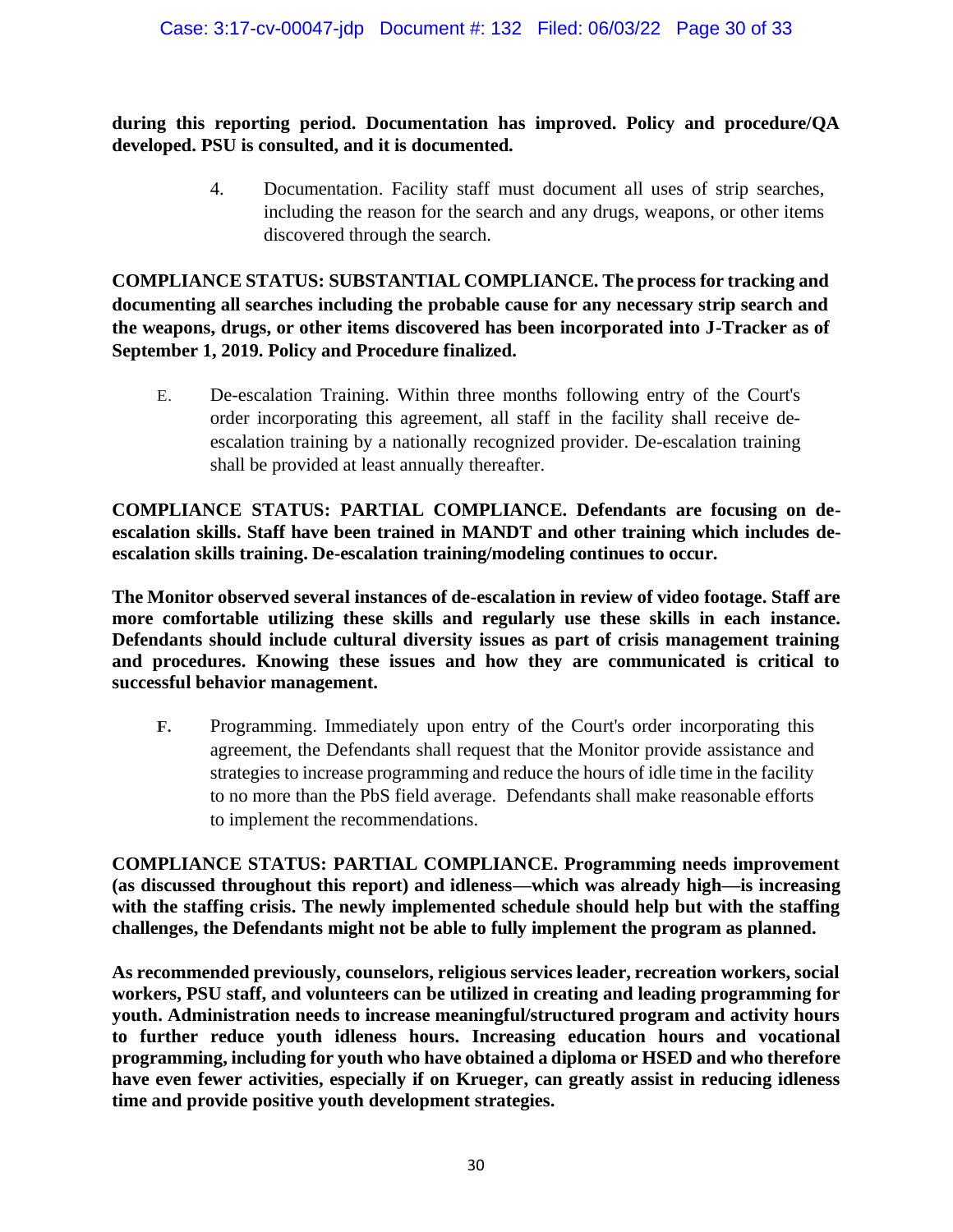G. Staffing. Immediately upon entry of the Court's order incorporating this agreement, Defendants shall request that the Monitor provide assistance and strategies to improve staffing ratios, and/or use strategies identified in the February 26, 2018, report and recommendations of Mark Soler, Michael Dempsey, Teresa Abreu and Jennifer Lutz. Defendants shall make reasonable efforts to implement the recommendations.

**COMPLIANCE STATUS: PARTIAL COMPLIANCE. Defendants have made significant effort in implementing the strategies suggested in improving staffing ratios and staff morale. However, as stated more in depth in the narrative section of this report, Defendants are experiencing significant staffing challenges. Defendants have implemented several initiatives to increase recruiting and retention however, these initiatives are not resulting in increased available staff to a level that is needed. Additionally, the percentage of staff on various leaves is very high which adds to the staffing issues. As stated in previous reports, staff wellness is a complex issue that impacts the overall culture, atmosphere, and environment of the facility. Staff wellness has a direct impact on the relationship between youth and staff, directly impacts the incidents of violence, use of restraint, reduces employee leave/vacancies, and the use of isolation and confinement.** 

H. Amendments to administrative code. Defendants will make all reasonable efforts to amend the administrative code to impose restrictions on any juvenile correctional facilities operated by DOC that codify the material terms of this Agreement as they relate to: (l) Room Confinement, (2) OC-Spray and Other Chemical Agents, (3) Mechanical Restraints and (4) Strip Searches.

**COMPLIANCES STATUS: PARTIAL COMPLIANCE. DJC's Administrative Code committee continues working on moving both DOC Chapter 376 and DOC Chapter 373 forward. Chapter 373 was reviewed by DOC attorneys in the Office of Legal Counsel in March and is now back with DJC's Administrative Code committee for further revisions. Chapter 376 final draft has been completed by the committee and sent to Office of Legal Counsel and Division of Management Services to complete the fiscal estimate and economic impact analysis before the submission of the proposed rule draft. Defendants need to create an expedited timeline for finalizing all regulations and submitting them for approval.**

# **IV. DOCUMENTATION, REVIEW, AND QUALITY ASSURANCE.**

**A. Incident review process.** Defendants will establish a review process for any incident that involved the use of force; OC spray; room confinement; or mechanical restraints used for more than 45 minutes (excluding during transportation). The review committee will include all staff directly involved in the incident, their supervisors, the social worker assigned to the youth, PSU staff who are familiar with the youth, the facility director of security, the deputy superintendent, and the superintendent. Within 24 hours, all available members of the review committee shall meet to assess whether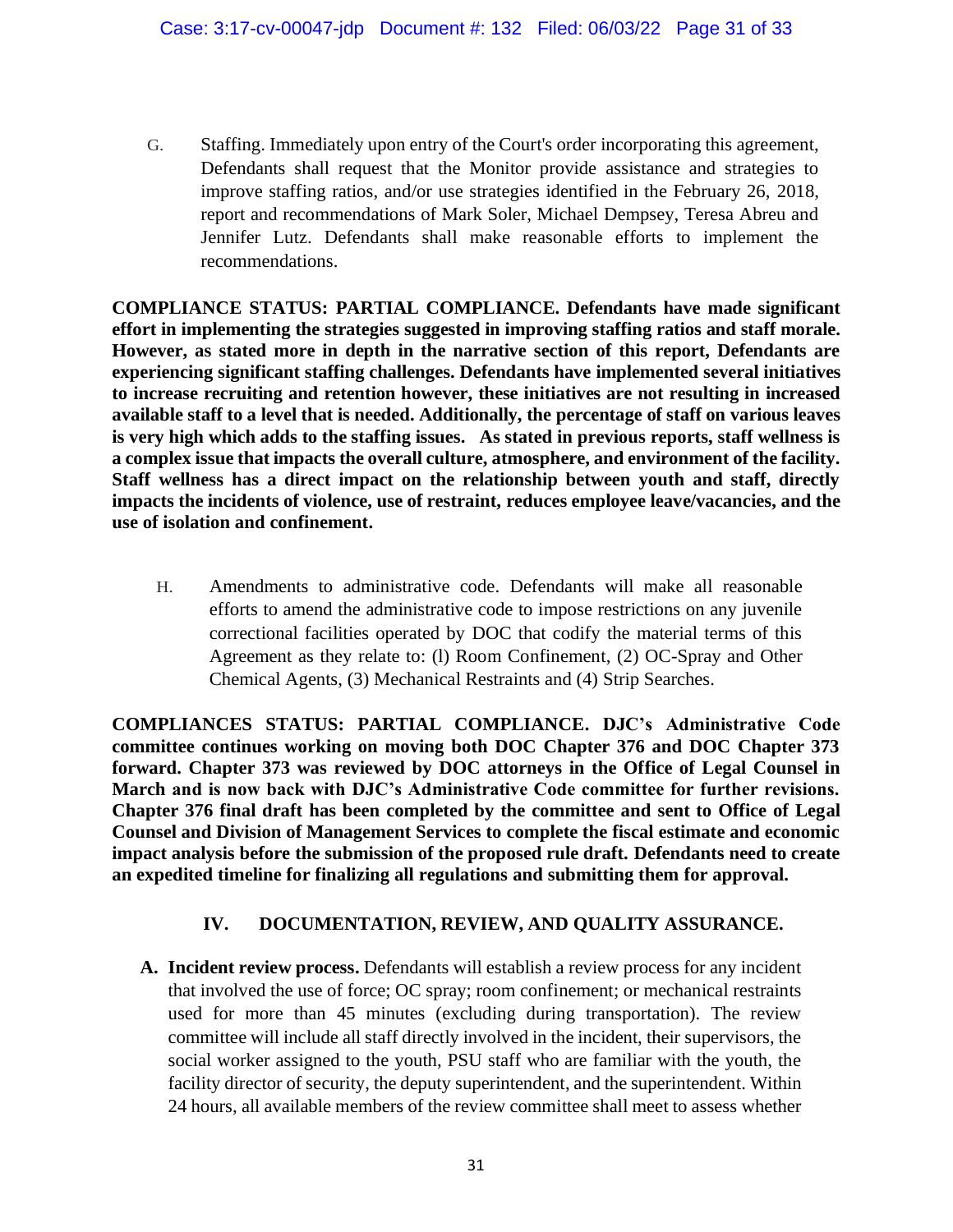physical force, OC spray, room confinement, or mechanical restraints were used appropriately, to discuss less restrictive alternative strategies that staff could have used, and to provide an opportunity for staff training and/or redirection if needed. If not all members of the review committee are available for the meeting within 24 hours, the full review committee shall meet or confer as soon as possible and no later than one week after the event. The review committee shall also review al l uses of strip searches weekly to ensure that all such searches were conducted only upon probable cause.

**COMPLIANCE STATUS: PARTIAL COMPLIANCE. The 24-hour timeline is met in the vast majority of cases. Informal reviews occur right after an incident in majority of cases. When it has been determined lesser means could have been used, there is a corrective action plan developed but follow up needs to occur to ensure the plans are completed (QA component). Defendants continue to make improvement in the area of quality assurance.** 

**B. Quality assurance**. The superintendent shall establish performance goals, including compliance with the terms of this settlement; shall analyze data on whether those goals are met; and shall put in place immediate corrective action to address goals that are not being met.

**COMPLIANCE STATUS: PARTIAL COMPLIANCE**. **As discussed throughout previous reports, data driven decisions are critical to come into compliance with this Court Order and to improve the quality of life for youth and staff. Defendants have created an exceptional quality assurance program and have made substantial progress in developing daily data to review that will automatically be available in order to make real time operational decisions. The Monitoring team will continue to work with the superintendent to establish performance goals, analyzing data, and creation of corrective action plans.**

# **CONCLUSION**

There was progress made in several initiatives such as a strong, committed leadership team, the quality assurance program improvements, training/implementing DBT, creating and implementing a weekly programming schedule, incorporating PSU more into daily operations, the creation of the new recreation center, continued in-person education on and off the units, and engaging the educational experts to improve the quality and quantity of education.

The Defendants are seeing an increase in the average daily population level at LHS/CLS. This increase is beginning to impact daily operations significantly. There is an increase of operational room confinement stemming from the population increases and the staffing challenges. While these operational adjustments may be necessary to promote safety for both staff and youth, leadership should begin considering other options, external staffing options (with training), working with partners/courts to reduce the population, analyzing staff leave data, and continuing to work on staff morale. At a minimum, programming, and youth's access to resources while operationally confined must increase to occupy them while they are isolated for something that is not related to their behavior. Improving the overall BMP program, to include more meaningful